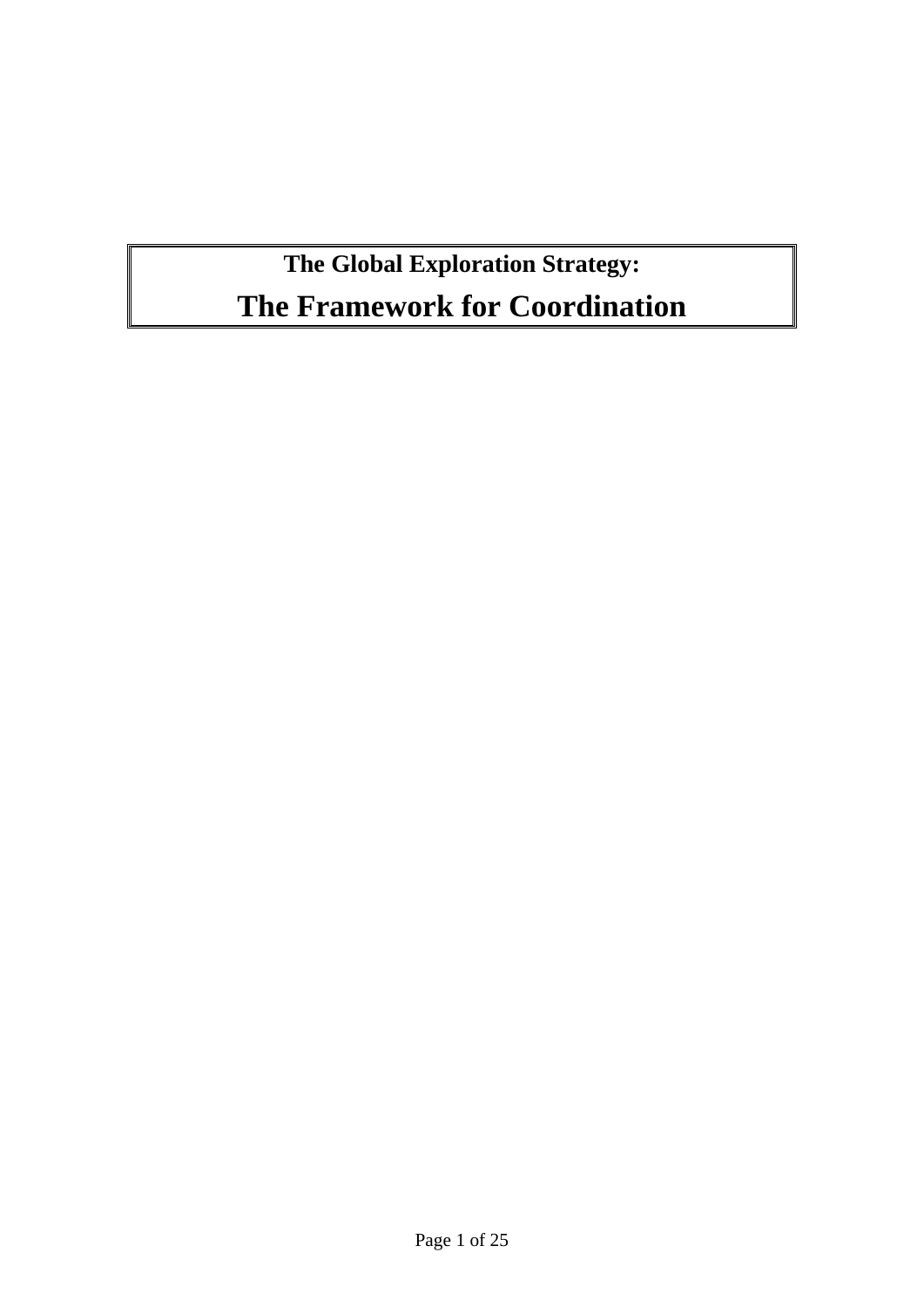-

# **The Global Exploration Strategy Framework: Executive Summary**

*Space exploration enriches and strengthens humanity's future. Searching for answers to fundamental questions such as: 'Where did we come from?' 'What is our place in the universe?' and 'What is our destiny?' can bring nations together in a common cause, reveal new knowledge, inspire young people and stimulate technical and commercial innovation on Earth.* 

*The Global Exploration Strategy is key to delivering these benefits.* 

One of the most fundamental human characteristics is a relentless curiosity that drives us to investigate the unknown. Throughout our history, we have looked beyond our apparent boundaries to the mysteries that lie beyond.

Compelled to explore, to understand and to use the world in which we find ourselves, we have spread across continents and oceans. We have probed the farthest reaches of the planet—the frozen poles, the deep oceans, the high atmosphere.

With increasing intent and determination, we are resolved to explore our nearest companions—the Moon, Mars and some nearby asteroids. Our goal is not a few quick visits, but rather a sustained and ultimately self-sufficient human presence beyond Earth supported by robotic pathfinders.

Sustainable space exploration is a challenge that no one nation can do on its own. This is why fourteen space agencies<sup>[1](#page-1-0)</sup> have developed The Global Exploration Strategy: The Framework for Coordination, which presents a vision for robotic and human space exploration, focussing on destinations within the solar system where we may one day live and work. It elaborates an action plan to share the strategies and efforts of individual nations so that all can achieve their exploration goals more effectively and safely.

This Framework does not propose a single global programme. Rather, it recommends a voluntary, non-binding forum, the international Coordination Mechanism, through which nations can collaborate to strengthen both individual projects and the collective effort.

Robust science and technology efforts, such as the pursuit of space exploration, help to define nations and their place in the world. The number of countries involved in space exploration is growing steadily and we are entering a new era of historic significance, in which we will extend human presence beyond Earth's orbit, physically and culturally.

The Moon is our nearest and first goal. As a repository of four billion years of solar system history, it has enormous scientific significance. It is also a base from which to study Earth and the universe, and to prepare humans and machines for venturing farther into space.

<span id="page-1-0"></span><sup>&</sup>lt;sup>1</sup> In alphabetical order: ASI (Italy), BNSC (United Kingdom), CNES (France), CNSA (China), CSA (Canada), CSIRO (Australia), DLR (Germany), ESA (European Space Agency), ISRO (India), JAXA (Japan), KARI (Republic of Korea), NASA (United States of America), NSAU (Ukraine), Roscosmos (Russia). "Space Agencies" refers to government organizations responsible for space activities.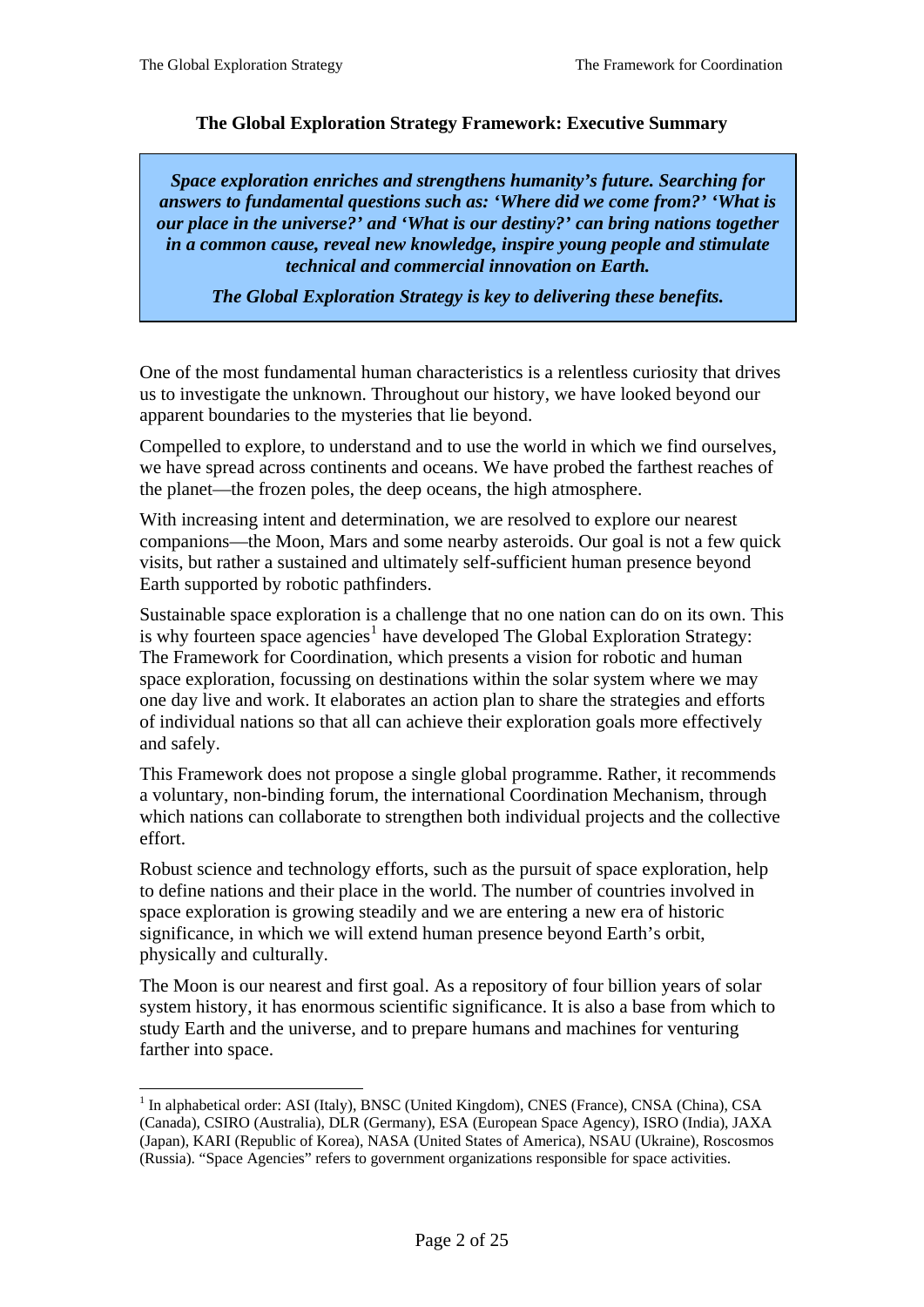Mars is also a prime target. With an atmosphere and water, it may hold key secrets to the evolution of life in our solar system. Eventually, we hope to reach other, even more challenging destinations, such as asteroids and the moons of the giant planets.

A partnership between humans and robots is essential to the success of such ventures. Robotic spacecraft are our scouts and proxies, venturing first into hostile environments to gather critical intelligence that makes human exploration feasible. Humans will then bring their ingenuity, creativity and problem-solving skills to these destinations.

This Global Exploration Strategy will bring significant social, intellectual and economic benefits to people on Earth. We will learn about the evolution of the solar system and how to protect against harsh environments. By understanding how planets work, we learn more about our Earth. The technologies created will help build a more sustainable society.

Space exploration also offers significant entrepreneurial opportunities by creating a demand for new technologies and services. These advances will encourage economic expansion and the creation of new businesses.

Finally, this new era of space exploration will strengthen international partnerships through the sharing of challenging and peaceful goals. It will inspire people everywhere, particularly youth. It will steer many students toward careers in science and technology and provide them with challenging jobs that encourage innovation and creativity.

Opportunities such as this come rarely. The human migration into space is still in its infancy. For the most part, we have remained just a few kilometres above the Earth's surface – not much more than camping out in the backyard.

It is time to take the next step.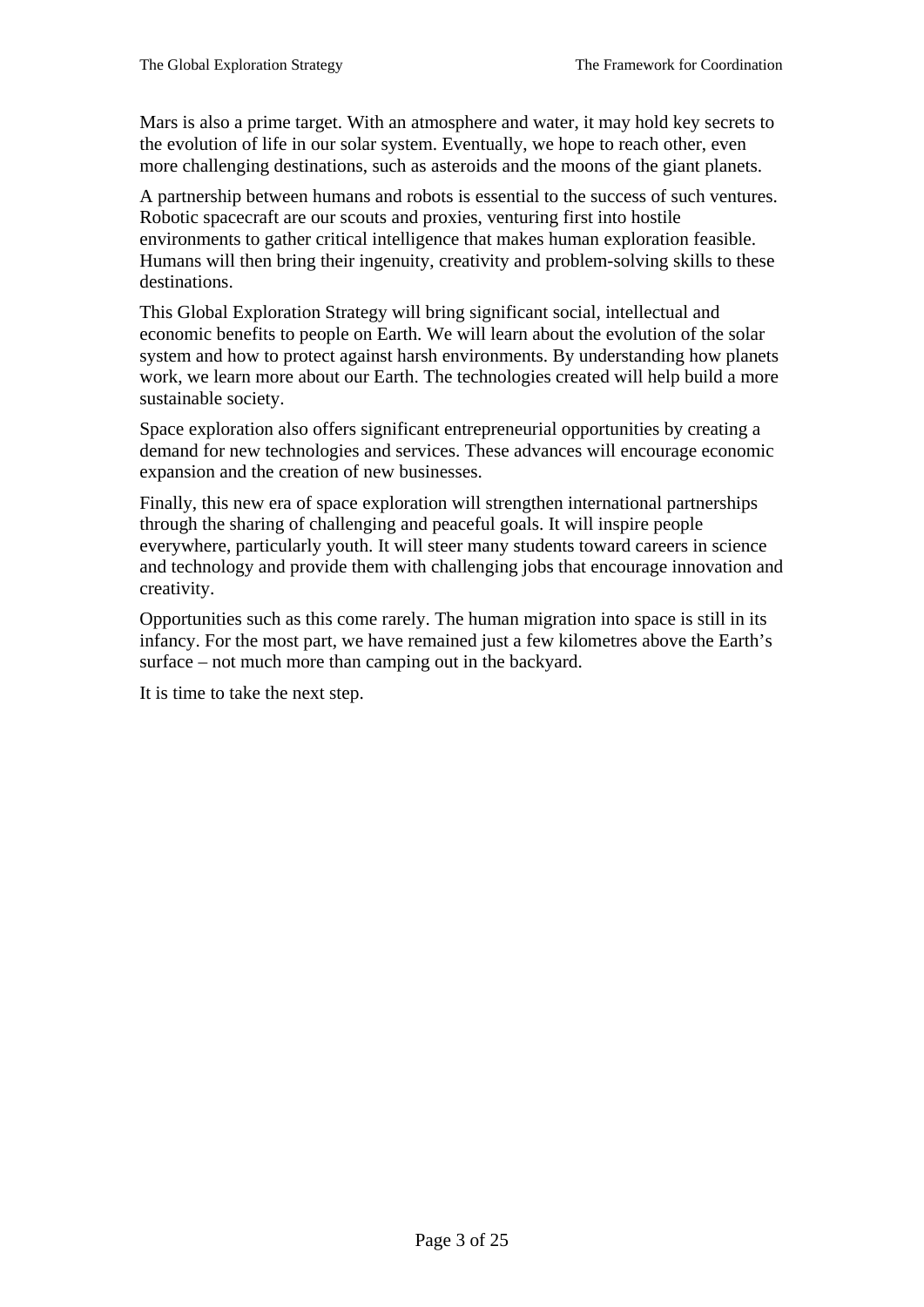# **The Global Exploration Strategy: The Framework for Coordination**

*Space exploration is essential to humanity's future. It can help answer fundamental questions such as: 'Where did we come from?' 'What is our place in the universe?' and 'What is our destiny?' It can bring nations together in a common cause, reveal new knowledge, inspire young people and stimulate technical and commercial innovation on Earth. The Global Exploration Strategy is key to unlocking this door to the future.* 

Human curiosity compels us to *explore*, to *understand* and to *use* the world in which we find ourselves. Voyages of exploration and discovery are a sign of cultural vigour; every vibrant society has looked beyond its horizons to somewhere new.

Scientific evidence suggests that modern humans emerged in ancient Africa and spread across Eurasia, beginning about a million years ago. Primitive peoples may have built rafts to sail the oceans.

During the ensuing millennia, humans have migrated throughout all the continents. Explorers and adventurers go first, embracing the risks inherent in pitting themselves against unknown and often hostile environments. Scientists and traders follow and, eventually, ordinary people move in to create permanent settlements.

The human migration into space is the next chapter in this story of exploration and expansion. It is still in its infancy; less than 50 years have passed since the first humans ventured beyond the shores of Earth into the new ocean of space. Nor have we gone far; since Yuri Gagarin's flight in 1961, almost all of the 450 human explorers of space have remained just a few hundred kilometres above the Earth's surface. Only the two dozen Apollo astronauts who visited the Moon between 1968 and 1972 have ventured farther.

Though we have barely begun this new journey of exploration, we have already learnt many of the new skills needed to live and work in space, whether we are physically present ourselves or are sending robotic spacecraft in our stead.<sup>[2](#page-3-0)</sup>

So far, these robotic proxies have been the only ones to explore the most distant and challenging destinations far beyond low Earth orbit. They have given us a tenuous 'virtual presence' throughout the solar system. The most travelled of these probes, Voyager 1, launched in 1977, is only now leaving the solar system forever.

Meanwhile, we have harnessed Earth orbit to serve society, using satellites to provide global telecommunications, navigation and environmental monitoring, deliver reliable weather forecasts, and aid emergency workers responding to natural disasters.

This document is not concerned with these proven and well-managed uses of space. Instead, the **Global Exploration Strategy** (GES) addresses a new opportunity. It

-

<span id="page-3-0"></span><sup>&</sup>lt;sup>2</sup> Some languages favour "automatic" versus "robotic" but the two should be considered interchangeable.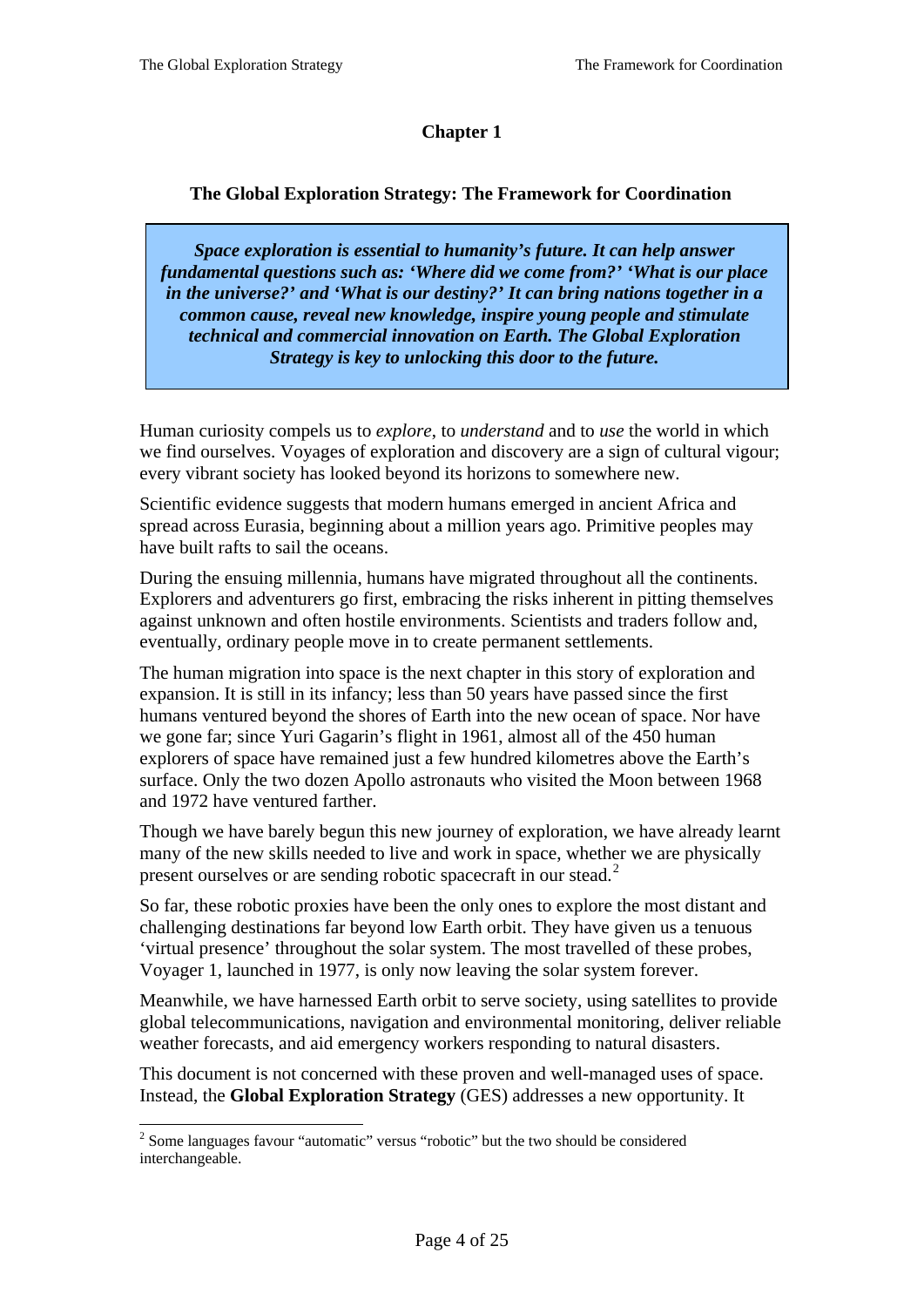elaborates a vision for globally coordinated space exploration focussed on solar system destinations where humans will someday live and work.

It also sets the stage for the discussions and hard work that will turn the vision into reality. It includes an action plan for coordinating strategies to help national space agencies<sup>[3](#page-4-0)</sup> reach their space exploration goals more effectively and safely.

The number of countries involved in space exploration is growing steadily. Building on what has already been learnt, our overall ability to accomplish scientific, technological and human goals has never been greater.

We are now entering a new wave of space exploration, one of historic significance. The United States has developed its Vision for Space Exploration; the European Space Agency has its Aurora space exploration programme. China, India, Japan and Russia have ambitious national projects to explore the Moon or Mars, while future national missions are being discussed in Canada, Germany, Italy, Republic of Korea and the United Kingdom.

The public has marvelled as astronauts from several countries build the International Space Station, perhaps the most ambitious science and technology project ever undertaken. They have witnessed China become the third country to launch their own astronauts.

On the robotic front, the Huygens probe revealed a new world of river valleys and mountains beneath the dense haze of Saturn's moon, Titan. The Hayabusa spacecraft landed on the asteroid Itokawa to pick up samples for return to Earth, heralding a new era of round-trip exploration in interplanetary space.

Bilateral and multilateral cooperation among space-faring nations has enabled much of what has been achieved so far, and this will continue in the future. But there's never been a single, comprehensive strategy for space exploration that allows existing plans to be coordinated and new ones to be developed.

This GES **Framework for Coordination**, developed by 14 space agencies, therefore represents a new beginning. International discussions during 2006 produced a common set of space exploration themes, as elaborated in this document. The Framework makes the case for a voluntary, non-binding forum (the **Coordination Mechanism**) where nations can share plans for space exploration and collaborate to strengthen both individual projects and the collective effort.

As a voluntary mechanism, the international coordination process is open to new participants. Each will bring their own perspectives and skills and, in return, will gain access to the common knowledge and experience.

This Framework is *not* a proposal for a single programme, but recognizes that individual space exploration activities can achieve more through coordination and cooperation. Nations have varying scientific, technological and societal objectives for their space activities, and – inevitably – some can afford to do more than others.

For the foreseeable future, the Moon, Mars and near-Earth asteroids are the primary targets for human space exploration. We do not yet have the practical knowledge or

<span id="page-4-0"></span><sup>&</sup>lt;sup>3</sup> "Space agencies" refers to government representatives that include space agencies, science organizations and groups of space agencies that have been designated by their government to represent them.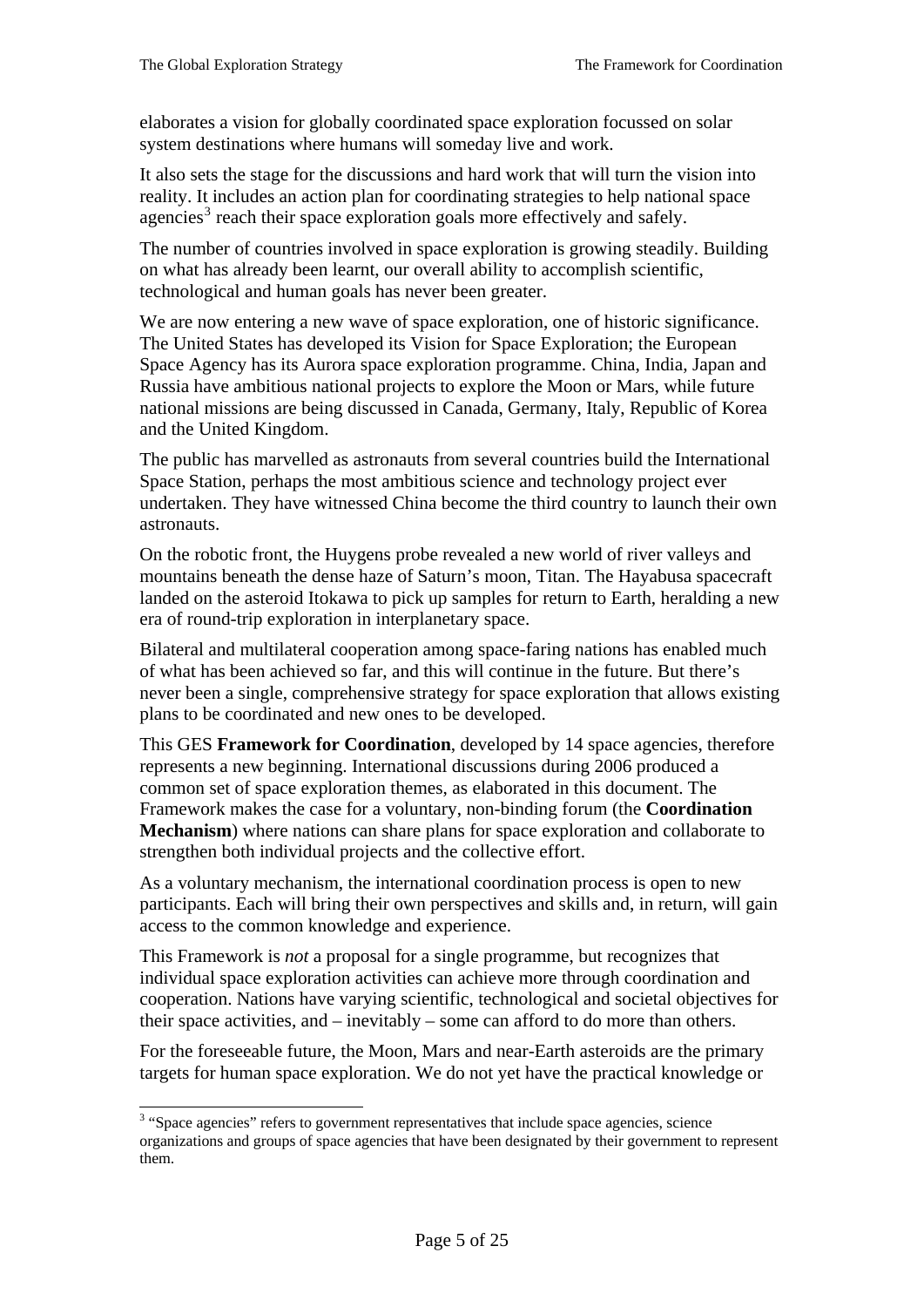skills to send humans to other exciting but more distant destinations such as Jupiter's moon Europa, or Titan and Enceladus, which orbit Saturn.

But exploring even the first group of feasible destinations will require both robotic and human missions of all sizes and complexity. A coordinated strategy will help individual nations with shared objectives to engage in joint projects that will maximise their return on investment. The scientific and technical successes – and even the failures – of each project can be used to improve the ones that follow.

The Framework calls for the development of an international exploration coordination tool to enhance mutual understanding among partners and to identify areas for potential cooperation. By jointly creating a common language of exploration building blocks, planners and engineers will be able to agree how practical features such as communications, control, life support and docking systems could be made to work together. Such 'interoperability' between space vehicles will lower the risks of space exploration and could assure crew safety in case of life-threatening emergencies.

Although government agencies have led the creation of the GES, the Framework also recognises that industry will have an increasingly important role in turning the new frontiers of space to economic opportunity. It is hoped that entrepreneurs will create businesses to exploit resources or provide commercial services such as cargo transport and telecommunications. Thus, space exploration will become more sustainable and government resources may be released to push further the bounds of human knowledge.

The successful exploitation of Earth orbit over the past 30 years suggests that this is likely. In time, issues of property rights and protection of sites of interest may arise and the GES Coordination Mechanism will help address such new challenges.

The following chapters present the rationale for space exploration, organized under specific themes that highlight its benefits to society. This Framework outlines the steps humanity must take to embark on this new journey, focussing on the complementary roles of human and robotic missions.

It argues for a return to the Moon, a target of intrinsic value and an essential stepping stone to the exploration of Mars and beyond. It concludes that improved coordination of national and international efforts can make space exploration more robust and more affordable for all.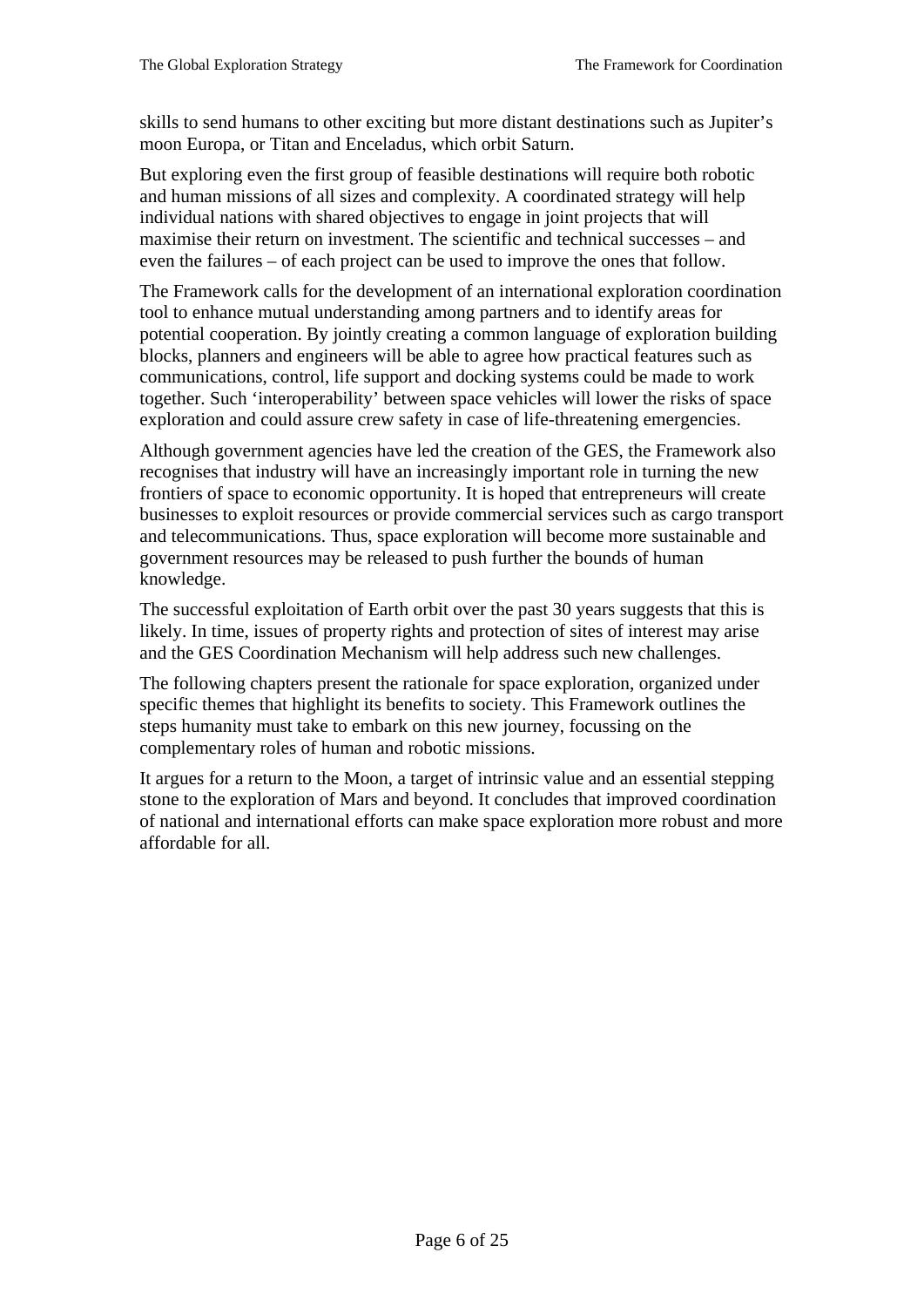#### **Space Exploration in Service of Society**

*Global-scale space exploration represents the sum of many projects undertaken nationally and internationally. But it also signifies a collective will to find answers to profound scientific questions, to create new economic opportunity and to expand the boundaries of human life beyond Earth. These goals of space exploration in the service of society are embodied in the recurring themes of the Global Exploration Strategy.* 

Globally, humankind is facing many pressing social, political and environmental challenges. In this context, the relevance of space exploration to society is sometimes not well understood. So, why does it matter? How can space exploration contribute to our common future?

Space exploration is today's expression of a fundamental human characteristic: our deep curiosity and a resulting imperative to explore the unknown.

This is how we gain new knowledge and skills that become part of our collective ability to solve human problems and support commercial activities in useful and unpredictable ways. The very difficulty of space exploration is what triggers human inspiration and innovation.

The first 50 years of spaceflight provide many notable examples. Satellites have revolutionized global communications and navigation, and have provided critical data on climate change. Robotic and imaging technologies and other tools developed for the demanding space environment have found important applications on Earth, such as airport security scanners and medical diagnostic instruments.

In the future, a sustained but affordable agenda of globally coordinated space exploration can serve society through:

- securing new knowledge and solving global challenges in space and on Earth through innovative technology;
- permanently extending human presence into space, physically and culturally;
- enabling economic expansion and new business opportunities;
- creating global partnerships by sharing challenging and peaceful goals; and
- inspiring society through collective effort and personal endeavour.

These benefits are encompassed in five exploration themes (no prioritization is implied):

#### *Theme 1: New Knowledge in Science and Technology*

At its core, exploration is about taking manageable risks to discover what is unknown. Significantly, much of what it reveals is unknowable in advance. This presents challenges for those wanting to weigh the risks against the returns from new investments.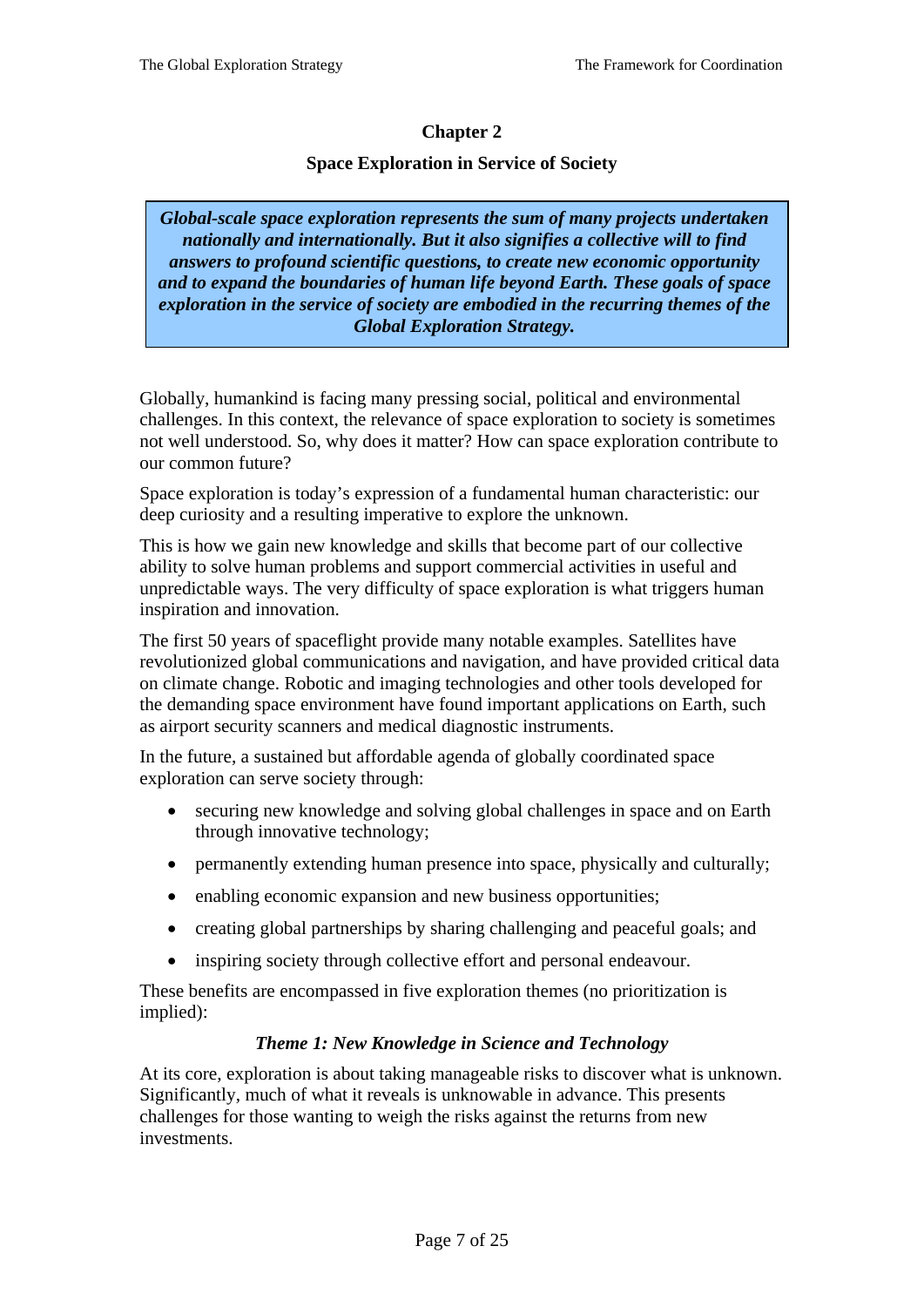This problem is as old as innovation itself; when Heinrich Hertz developed the first apparatus to transmit and receive electromagnetic waves in 1887, he hardly envisaged the vast global telecommunications networks of today, or the economic activity they sustain.

Space exploration generates new knowledge that helps us understand the solar system in relation to both the biosphere of Earth and to the vast universe beyond. Though many mysteries remain, we have made a good start with robotic spacecraft, brief human missions to the Moon and human activity in low Earth orbit.

The scientific exploration of the solar system began in the earliest days of the space age. First we sent robotic probes to the nearest planetary bodies, the Moon, Venus and Mars. We also investigated the local space environment and learnt how the Earth's magnetic field protects us from the Sun's lethal radiation and continuous bombardment by material it casts off.

These early missions significantly enriched our knowledge about each celestial body. Today, more sophisticated missions are starting to unravel the inner workings of the solar system since it formed some 4.5 billion years ago.

*Systematic, science-driven space exploration reveals fundamental truths about the history of the solar system and the origin and nature of life. Both robotic and human exploration are necessary to answer the key questions.* 

Much of the current research focusses on two big questions: how did the solar system evolve and is there life beyond Earth? These questions are profoundly important, scientifically and philosophically. The quest to answer these questions took us first to our nearest neighbours in the solar system.

Though often called Earth's twin because of its similar size, Venus could hardly be more hostile to life as we know it. Planetary probes found hellish conditions; runaway global warming has produced a dense atmosphere of choking sulphuric acid and temperatures hot enough to melt lead. We will continue to study Venus, but it is unlikely to be a destination for human exploration.

The story on Mars is different. Although its surface today is cold and barren, evidence suggests it was once warm and wet; it also seems to have many of the raw materials for life, including the key one – water. Robotic missions have found signs of recent hydrological activity and some scientists believe there is evidence of frozen oceans.

Today, we simply do not know whether life could, did or even still does exist on Mars. But, despite the undeniable hazards of its inhospitable surface, it is, unlike Venus, a place we can contemplate visiting to look for answers.

Of necessity, the most detailed investigations will occur in locations accessible to humans, where they can undertake long-term research. However, robotic proxies will allow us to reach farther afield. Already, they have found simple carbon molecules that could be precursors to the complex chemistry of life in such diverse places as comets and the thick atmosphere of Titan, a huge moon orbiting Saturn.

Why is our chemical make-up more akin to both the Sun and the giant planets, such as Saturn and Jupiter, than it is to the rocky planet on which we live? The answers are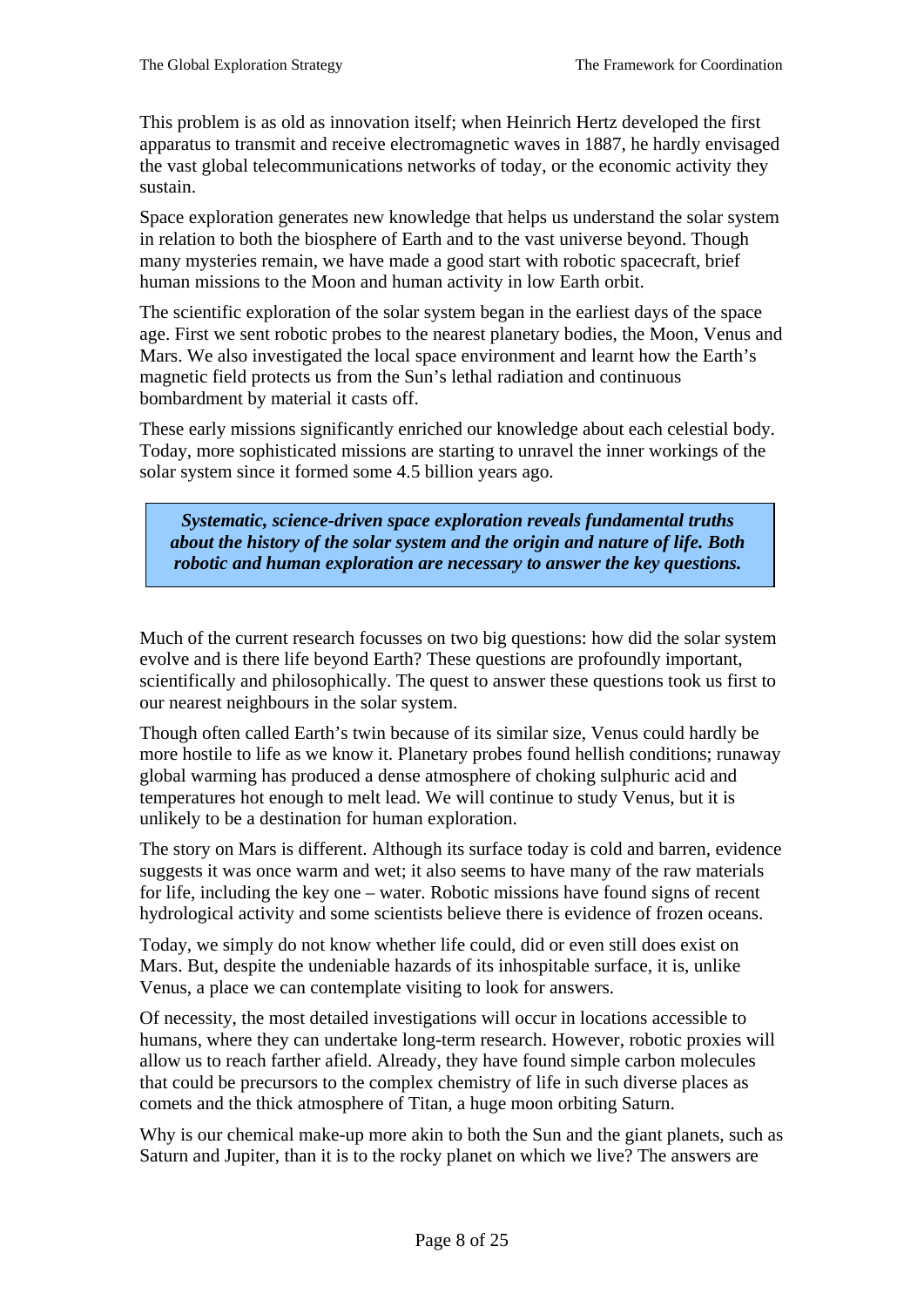unclear and will only be found by mapping the distribution of these 'pre-biotic' chemicals throughout the solar system, as well as in the planets forming around distant stars.

Another enduring question that space exploration seeks to answer is: how did our solar system come to be? The Moon has been described as a potentially unique museum of the history of the solar system and it may play a key role in unravelling this story.

Furthermore, if  $-$  as is currently thought  $-$  the Moon was formed by a cataclysmic collision between a Mars-sized object and the early Earth, some clues about the earliest conditions on Earth may be uniquely preserved in the Moon. The Earth's surface records little of the solar system's origins or history; its face has been remade many times by geological processes such as earthquakes, volcanic eruptions and erosion.

*Global scale space exploration is an engine of scientific and technical progress. Problem-solving drives innovation and the bigger the problem, the greater the innovation.* 

Exploring this 'planetary museum' will likely require the ability to roam over the lunar surface and to dig several hundred meters down. Both tasks will require humans and robots working in partnership, and similar techniques will be needed on Mars. Taking ice core samples, just as we do in Greenland and the Antarctic, will provide an historical record of the planet's climate. Subsurface bodies of water, if they exist, may yield life forms protected from radiation and the cold of the surface.

We have also started to investigate the leftover materials from which the solar system was built: asteroids and comets. Our interest in these bodies is scientific, economic and practical. We are interested in exploring their role in distributing pre-biotic chemicals and water through the early solar system. In addition, there are some who believe there is a realistic prospect of mapping and even exploiting these objects for their mineral resources.

More significantly, we know these objects can and do strike Earth and likely have caused several mass extinctions in the past. It could happen again. So far, humanity has been lucky, but one day our luck may run out.

Studies are underway to develop the first spacecraft capable of deflecting an Earthcrossing asteroid. A healthy space exploration programme will generate the knowledge needed to give us this ultimate insurance policy. As space scientist Carl Sagan once observed, the dinosaurs died out because they did not have a space programme.

# *Theme 2: A Sustained Presence - Extending Human Frontiers*

Since humans first emerged in ancient Africa, we have populated the most hot, cold, humid and dry regions of Earth. Our first tentative steps in space exploration have already expanded humanity's reach to the hostile environment of Earth's orbit and the Moon's surface, while robotic probes have reached out even farther.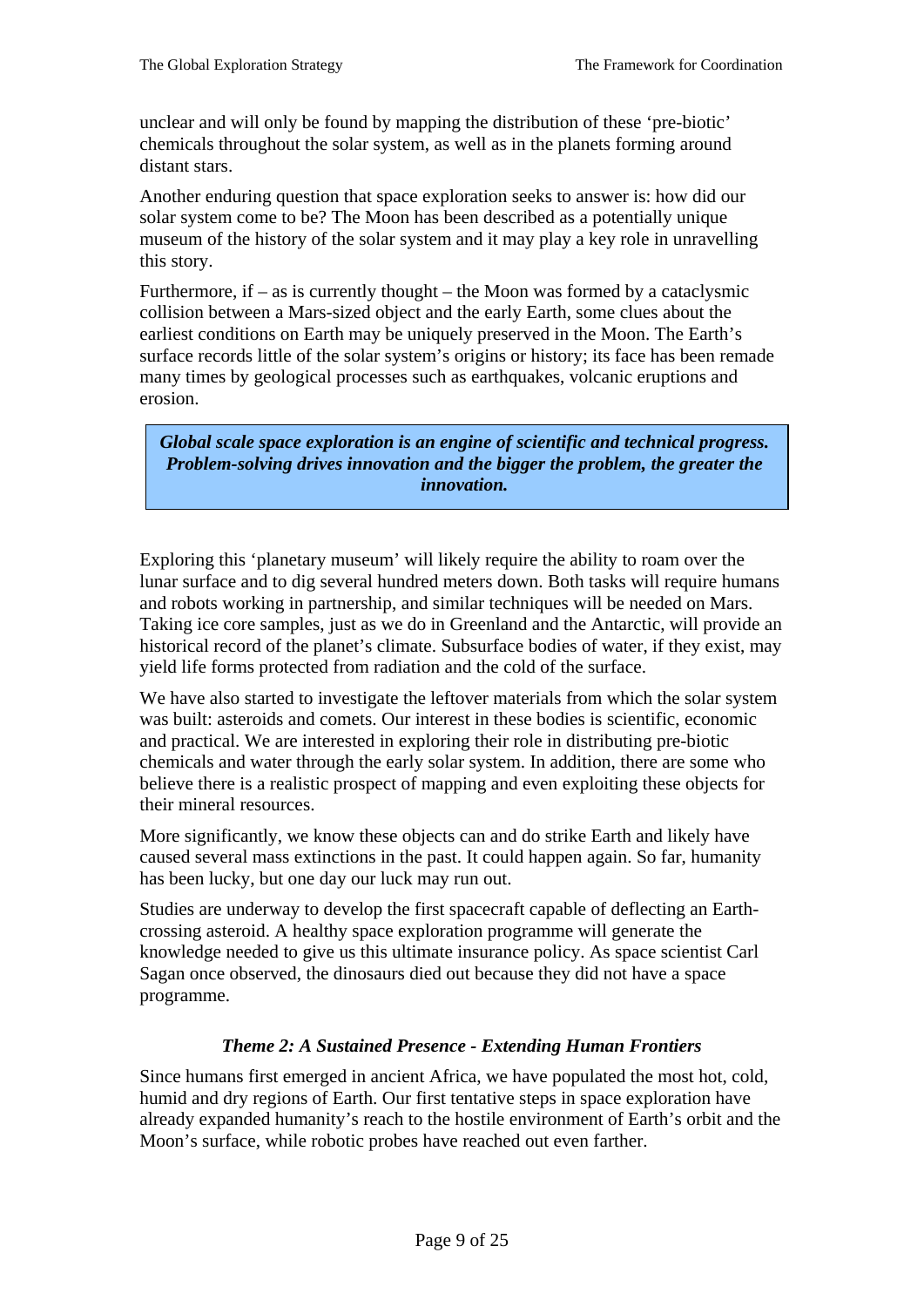The brief sorties by the Apollo astronauts required the ability to sustain humans for only a few days on the lunar surface; there was no attempt to establish a long-term presence or exploit local resources. Space stations like Mir and the International Space Station have extended our staying power to months and years, albeit in a manner that requires constant support from Earth.

Going farther afield and establishing long-term, self-sufficient outposts will require a significant commitment of human, scientific, technical and economic resources.

But why send humans into space at all? Why not let robots do it all? Humans have unique decision-making capabilities that allow them to respond to new situations based on previous experience and knowledge. Sending humans to live and work in space takes full advantage of the intellectual capital and real-time reasoning that only they can provide. A human can quickly find and tighten a loose bolt on a core-sample drilling rig, whereas it might take hours to programme a robot to do so, even if it had the means to sense the problem. We are a long way from having robots that can match humans, even in the lab.

We know it is possible to establish a more sustained human presence on the Moon and that it may well be possible to extract resources that will reduce dependence on Earth. Many more resources certainly exist on Mars, but the much longer travelling time makes the technical requirements more demanding and increases the risks, especially from radiation.

In the long run, having a sustained and self-sufficient presence in space will also allow humanity to maintain off-world repositories of knowledge and history.

It will almost certainly redefine our relationship with Earth in profound ways, and increase our appreciation of the rare bounty we have here. One of the great legacies of the space programme is the psychological impact of the image taken by Apollo astronauts of a vibrant Earth floating above the lifeless plains of the Moon, fragile and isolated in the emptiness of space.

#### *Theme 3: Economic Expansion*

The first stages of space activity were driven by national space agencies, but business has gradually come to play a larger role. Today, a multi-billion dollar industry uses privately-owned satellites to provide voice telephone service, mobile Internet access, and high quality television broadcasting to subscribers around the world.

More recently, commercial Earth observation satellites have been launched. At first, governments were their key customers, but their client base expanded rapidly. Countless users now have satellite-based navigation equipment in their private cars and anyone can access geographical data through software tools such as Internetbased Google Earth.

*In the past century, governments have nurtured major industries, either through investment in infrastructure, such as railways, highways and the Internet, or by becoming the first customer for services like air delivery of the mail. These investments now yield large tax returns to national treasuries. Space-based services are following the same model.*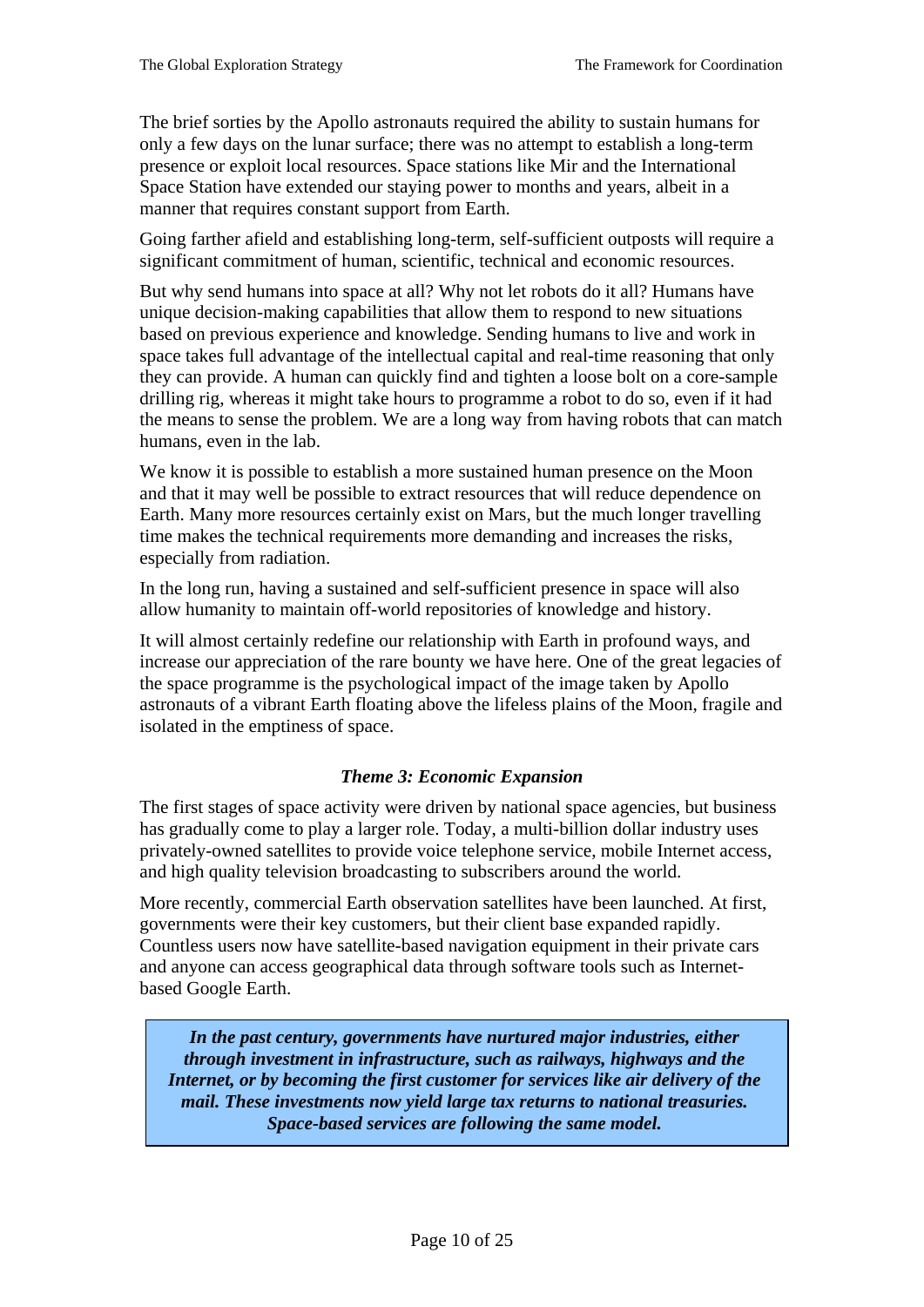Already, far-sighted entrepreneurs are thinking about further commercial expansion into space. As space exploration extends to the Moon and Mars, there will be potential opportunities for companies to provide crew and cargo transportation services, telecommunications and navigation systems, and space-based resource extraction and processing capabilities.

For example, Moon rocks are rich in oxygen that might be exploited to provide life support systems for lunar operations. Liquid oxygen can also be used as a rocket propellant – and it might be more economical to manufacture it in space than to lift it off the Earth.

Mining the Moon might also yield titanium  $-$  a strong but light metal favoured for high-end aerospace applications. Finally, the Moon's known abundance of Helium-3 could prove valuable if fusion reactors ever become feasible in the future.

There are also potential opportunities in commercial space tourism, both real and virtual. New telecommunications and robotic innovations create the prospect of offering customers on Earth a 'virtual presence' on the Moon or Mars. For those who yearn to experience the real thing, sub-orbital spaceflight is on the verge of becoming reality. The future may also hold Earth-orbiting space hotels and excursions to the Moon.

Much of the technology for space exploration will be created by business, and business will find unexpected ways of exploiting this know-how in the wider economy. Governments can assist by stimulating links between the public and private sectors in innovative ways – prize funds are one example.

For business to be confident about investing, it needs the certainty of a long-term commitment to space exploration, the opportunity to introduce its ideas into government thinking, and the rule of law. This means common understanding on such difficult issues as property rights and technology transfer. The Coordination Mechanism foreseen as part of the Global Exploration Strategy will provide a forum to discuss these important issues.

*The challenges and constraints of doing things in space stimulate creative minds. Many of the capabilities and technologies developed for the space programme probably would not have appeared in its absence, even with the same level of investment.* 

Space exploration brings together diverse expertise, creating opportunities for innovative ways of working. Skills required for space exploration, such as the ability to engineer very complex systems and design highly reliable mechanisms and software, are now used in the wider economy.

Some of the challenging technologies for the new era of space exploration include:

- efficient power generation and energy storage;
- space and surface transportation:
- communications and navigation;
- health care for human explorers, including tele-medicine;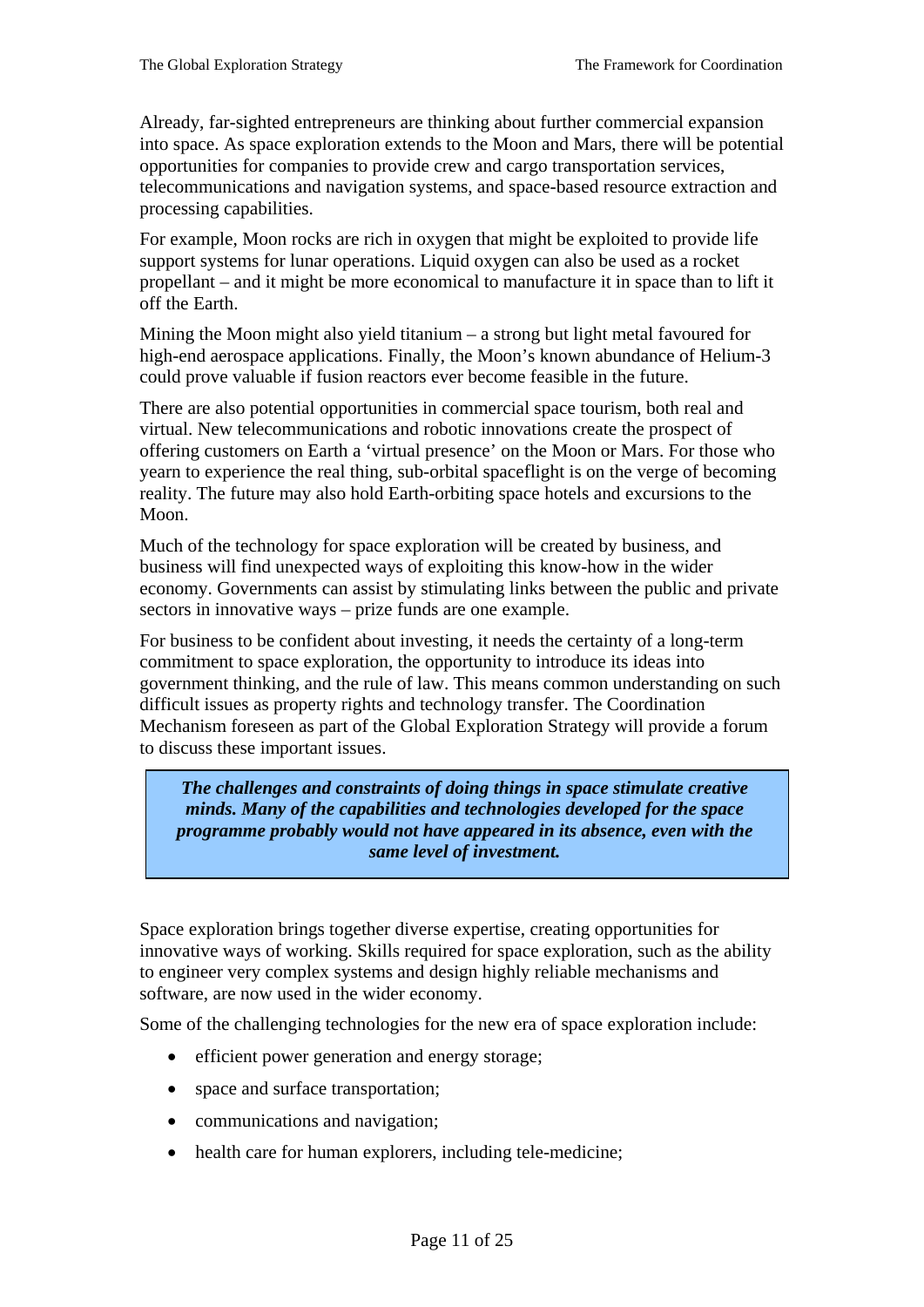- autonomous operation and smart decision-making for robotic explorers;
- planetary resource extraction and utilisation:
- on-orbit spacecraft servicing;
- human-robot cooperation; and
- safe habitats with efficient life support and environmental control.

Development of these technologies will be driven by the constraints of space exploration, such as minimising mass and designing for reliable operation in a high radiation environment. Such attributes often lend themselves to terrestrial products and services. For example, robotic instrumentation developed to search for life on Mars is now being turned into a portable tuberculosis diagnostic machine for use in the developing world.

We will need to support human and biological life far from Earth by conserving resources and recycling as much as possible. Meeting these challenges will foster spin-off opportunities in fields such as medicine, agriculture and environmental management, and help achieve sustainable development on Earth.

In the past, human explorers have overcome complexities and uncertainties that demanded the utmost intelligence, ingenuity and innovation. Space exploration in the future will be no different. New technologies and an effective partnership between humans and machines will be key requirements in exploring and exploiting planetary surfaces to support human operations in remote locations.

## *Theme 4: A Global Partnership*

Space is an unforgiving environment and no nation has the resources to take on all of its challenges at once. So space-faring nations have worked together from the earliest days in bilateral or multilateral partnerships.

The Apollo-Soyuz project in the 1970s was a striking example not just of technical cooperation, but also of political détente at the height of the Cold War. The 17- nation European Space Agency has its origin in the wish to build scientific links across the whole continent. Today, ESA's programme – which includes exploring Mars and building launchers and meteorological satellites – is far beyond the capabilities of any one European country.

*The shared challenges of space exploration and the common motivation to answer fundamental scientific questions encourage nations of all sizes to work together in a spirit of friendship and cooperation.* 

The International Space Station program, arguably the largest project of its type ever undertaken, has clearly demonstrated the value of a partnership approach. The U.S., Canada, Europe, Japan, and Russia have achieved together what no one nation could have accomplished alone – and, in the process, have forged strong ties, including cultural and political understanding.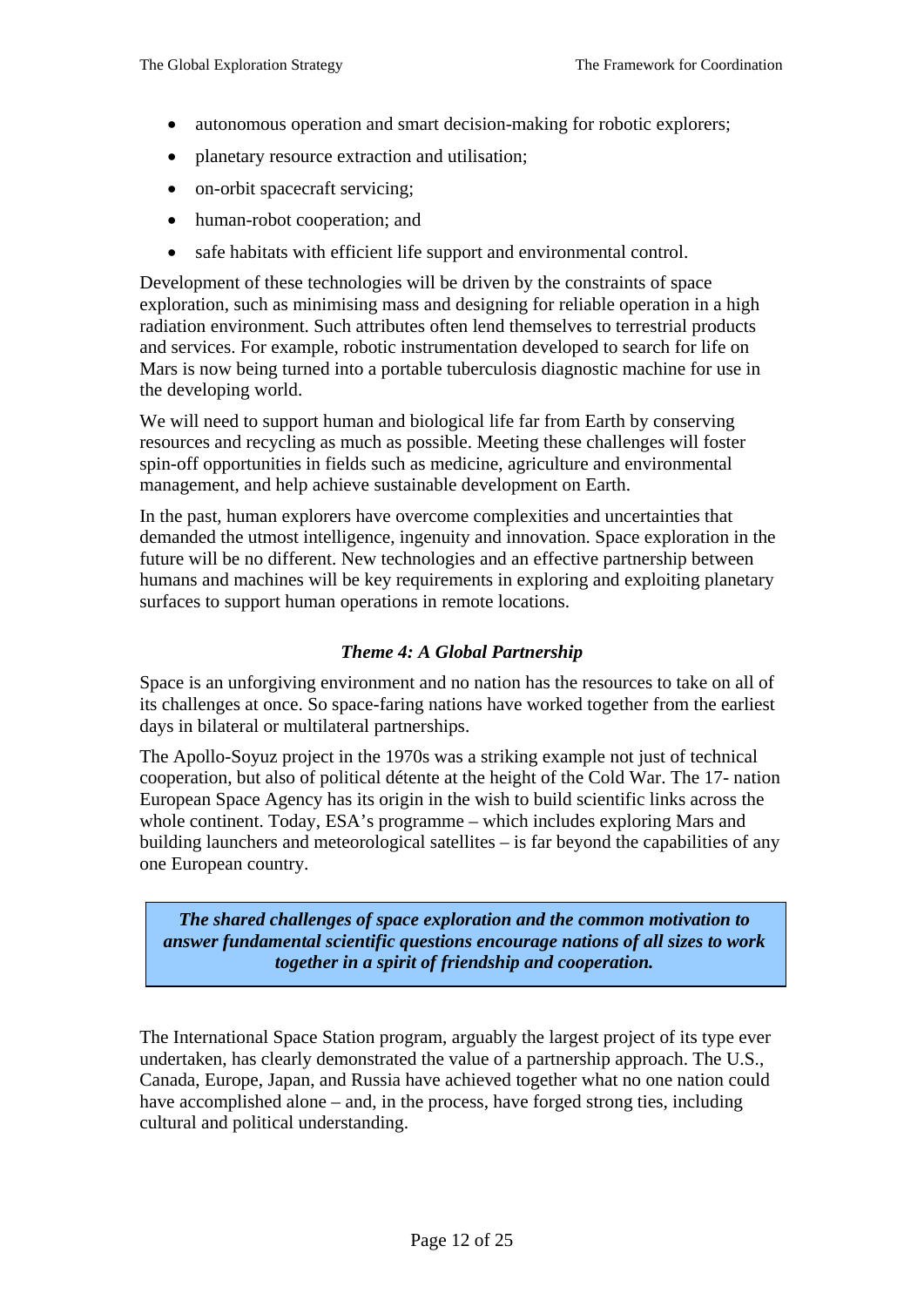Other examples of partnership abound:

- The Japan Aerospace Exploration Agency (JAXA) and NASA worked together to land the Hayabusa probe on the asteroid Itokawa. It is expected to return the first samples from the asteroid to Earth in 2010.
- Novel U.S. and European scientific instruments will soon orbit the Moon aboard an Indian spacecraft.
- The Chinese Double Star spacecraft are probing the relationship between the Earth's magnetic field and the solar wind with the help of instruments built in Europe.
- China and Russia are planning a joint mission to one of Mars' moons.
- Japan and Europe are cooperating on a mission to the innermost planet, Mercury.

These successes suggest that much more can be achieved with a global strategy for space exploration. Partnerships will enable nations to develop a common understanding of their respective interests, to share lessons learnt and thus avoid costly mistakes, and to discuss scientific results that will help in planning for the future.

Most importantly, we need a forum to discuss the essential building blocks of space exploration and practical issues such as interoperability – ensuring that different systems can work together. Internationally-agreed standards that allow a mobile phone bought in China to work in Canada or a car made in Germany to meet U.S. safety laws are critical to the global economy; they will be just as important when human activities extend beyond Earth. Complex issues such as the protection of areas of scientific importance may arise and can be discussed before they block progress.

By developing a common language of space exploration, nations can more readily share their specific objectives and enhance opportunities for joint projects. Leveraging national funds and coordinating mission objectives will enable them to build upon, strengthen, and expand existing global partnerships through space exploration.

This spirit of partnership will indirectly enhance global security by providing a challenging and peaceful activity that unites nations in the pursuit of common objectives. It is inclusive; the goal is to expand the opportunity for participation in space exploration to all nations and their citizens.

#### *Theme 5: Inspiration and Education*

Space exploration catches our attention in a special way. It excites and inspires us to think about the wonders of the universe in which we live. People all over the world experience a sense of pride in unique achievements and the pain of failure when missions go awry.

In the future, new virtual reality technologies will enable them to share the excitement and wonder of exploration and discovery more viscerally than ever before. In a very real sense, they can 'be there' when humans land on Mars or robots land on Europa.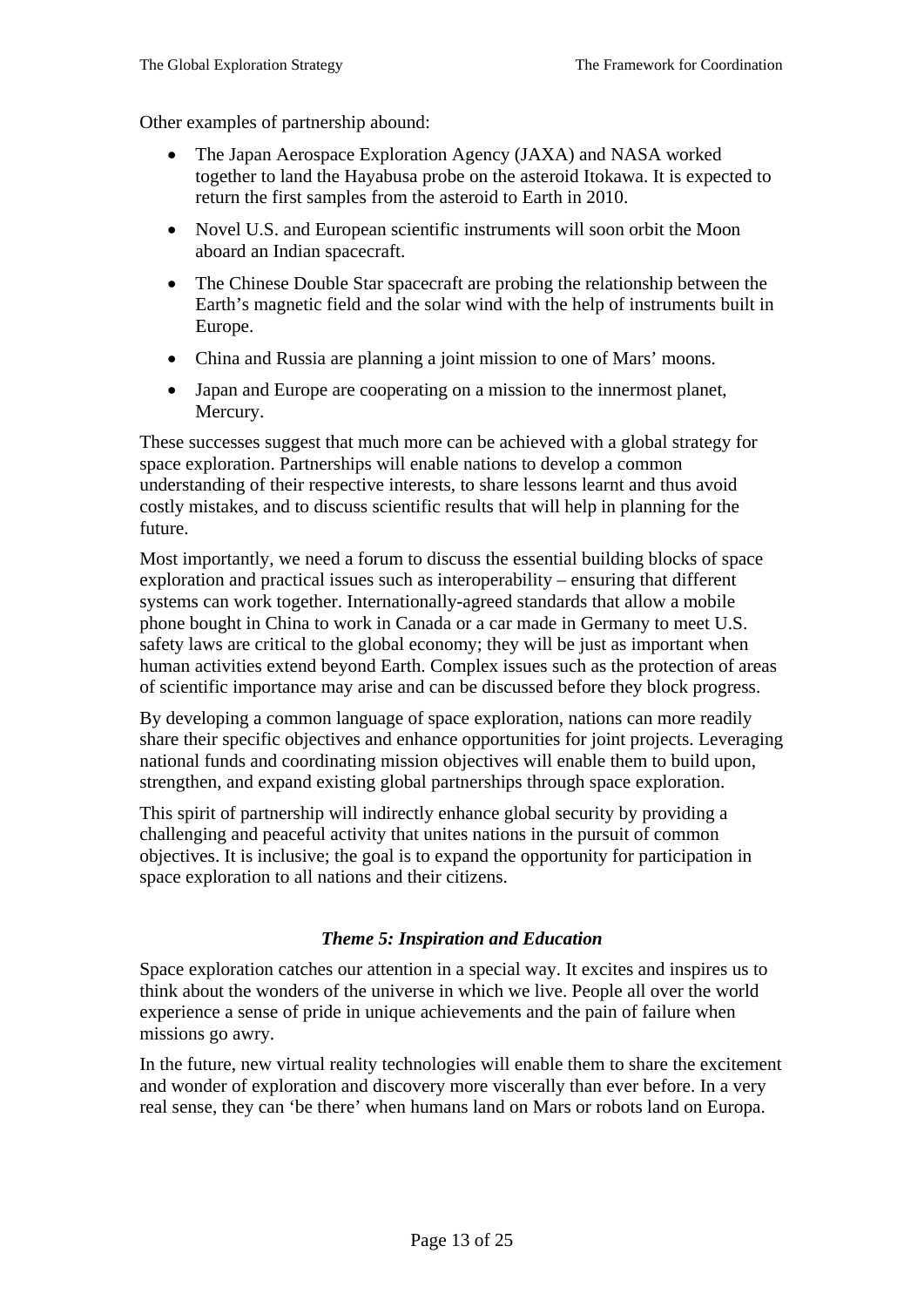One of the greatest legacies of space exploration is the role it plays in inspiring young people to think about what they want to achieve in their lives and to reach beyond the obvious. An interest in space steers many of them toward careers in science and technology and prompts them to make educational choices that will get them there. Space exploration programmes also provide a wealth of new information for educators in all disciplines, making lessons more exciting and intriguing for their students.

Space exploration creates jobs with limitless possibilities for creativity, challenge and motivation. This is a powerful magnet to attract and sustain new generations of scientists and engineers, most of whom will find careers in the wider economy.

Many countries are concerned about a decline in their scientific and technical talent. A vibrant space exploration programme can help turn this trend around.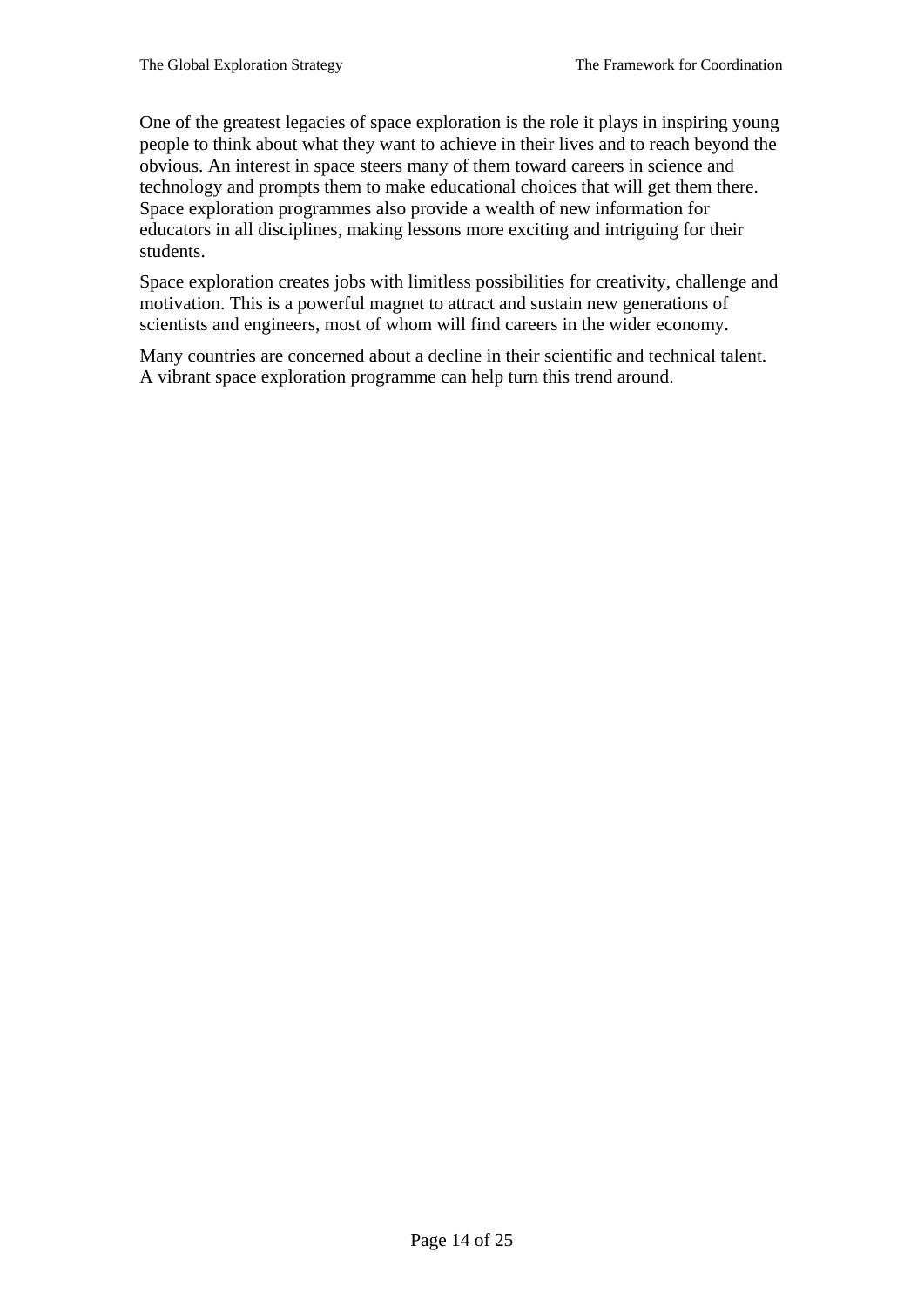#### **Mapping the Space Exploration Journey**

*Space exploration follows a logical set of steps, starting with basic knowledge and culminating, it is hoped, in a sustained human presence in space. This journey requires a variety of both robotic and human missions. The Global Exploration Strategy provides a framework to coordinate the efforts and contributions of all nations so that all may participate in the expansion into space and benefit from it.*

Since the first satellite was launched in 1957, space exploration has evolved in a characteristic way, progressing steadily from short term, very focussed missions to longer and more comprehensive ones.

During the Apollo programme in the 1960s and 1970s, humans visited the Moon for fewer than three days on each mission. With space stations such as Salyut, Skylab, Mir and the International Space Station, we learned how to live for months in space. Russian cosmonaut Valeri Polyakov holds the record with 14 months onboard Mir.

By building upon these experiences, we are now preparing to establish a sustained human presence on the Moon and, eventually, in other parts of the solar system. The long term space exploration envisioned in this document is very different from the International Space Station. It is not a single space project but instead will comprise multiple missions and projects, large and small, to several destinations. Nations not involved in the ISS can and are making valuable contributions to space exploration.

Individual projects may emphasise certain goals more than others – for example, focussing on robotic science on Mars or testing technology needed for resource utilisation on the Moon. Each project will support the overall goal of extending the human frontier, step by step.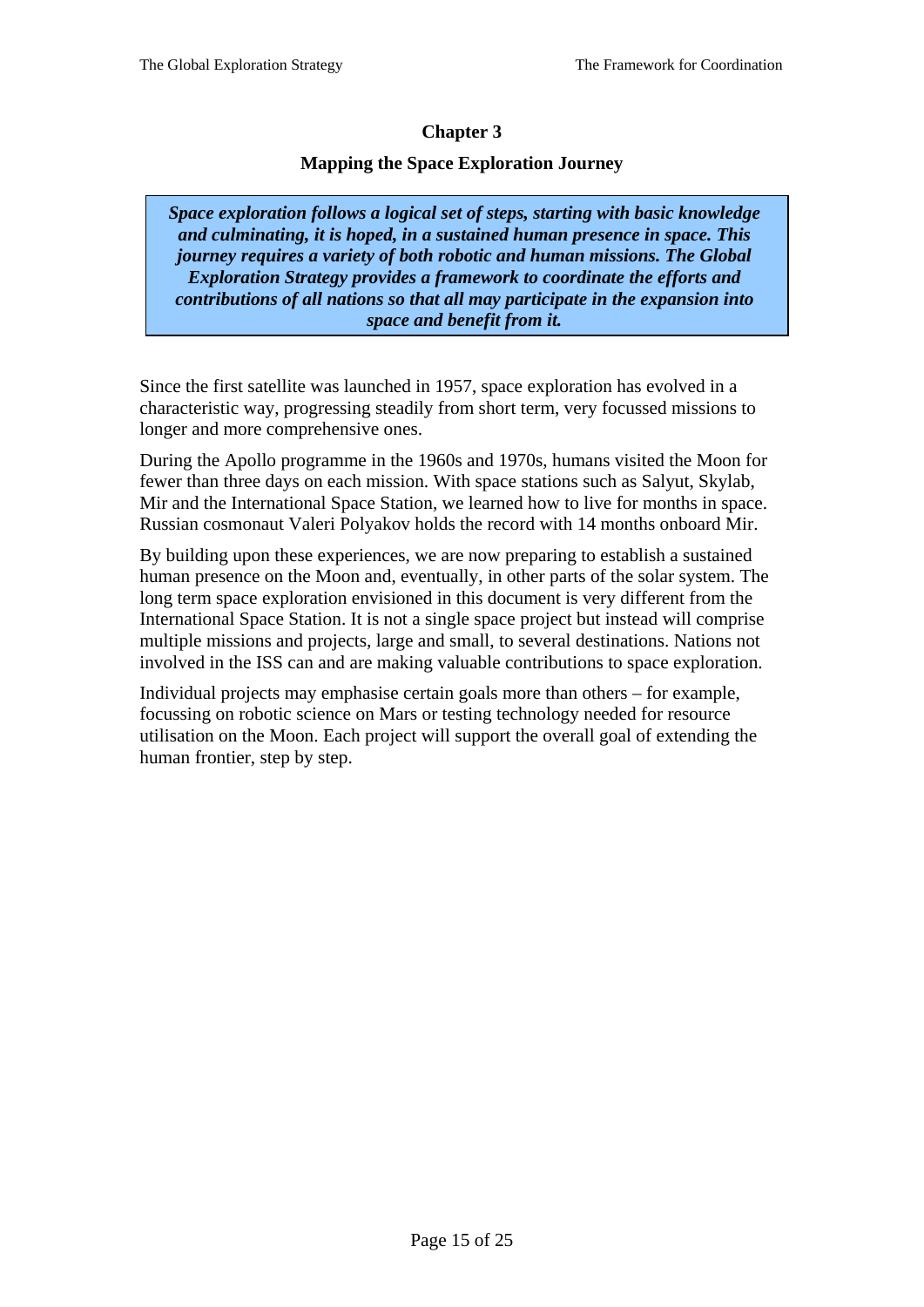

This diagram<sup>[4](#page-15-0)</sup> shows how far we have progressed toward continuous living and working at key destinations. The central vertical bar in the diagram shows the threshold that must be crossed to achieve sustainable space exploration. This means not just simply tackling a new environment for a brief time, but actually living there and using local resources, with little or no support from Earth.

We have not yet reached this level of autonomy for either robotic or human missions. Our activities in low Earth orbit approach the threshold of sustainability but crossing it remains an enormous challenge, even for robotic missions. For example, in principle, we have the technology to refuel communications satellites but we lack the infrastructure to make this a reality.

Robotic exploration is a key first step in expanding human presence into the solar system. Several generations of robotic exploration may be required to gain basic knowledge about a target destination before human exploration is useful or justified.

First, we send orbiters to remotely sense the surface and identify safe locations for landing. They are followed by landers that investigate the surface directly and then by robotic sample-return missions that carry material back to be examined in terrestrial labs.

Today, we have a limited amount of material on Earth that has been returned from outer space. Within the next decade, this knowledge will be increased by robotic missions returning material from certain asteroids and one of the moons of Mars.

The first robotic sample-return mission from the surface of Mars will likely occur around the same time that humans return to the Moon – an indication of just how large a technical challenge it represents.

-

<span id="page-15-0"></span><sup>&</sup>lt;sup>4</sup> "LEO" in the diagram refers to Low Earth Orbit, the location of the International Space Station.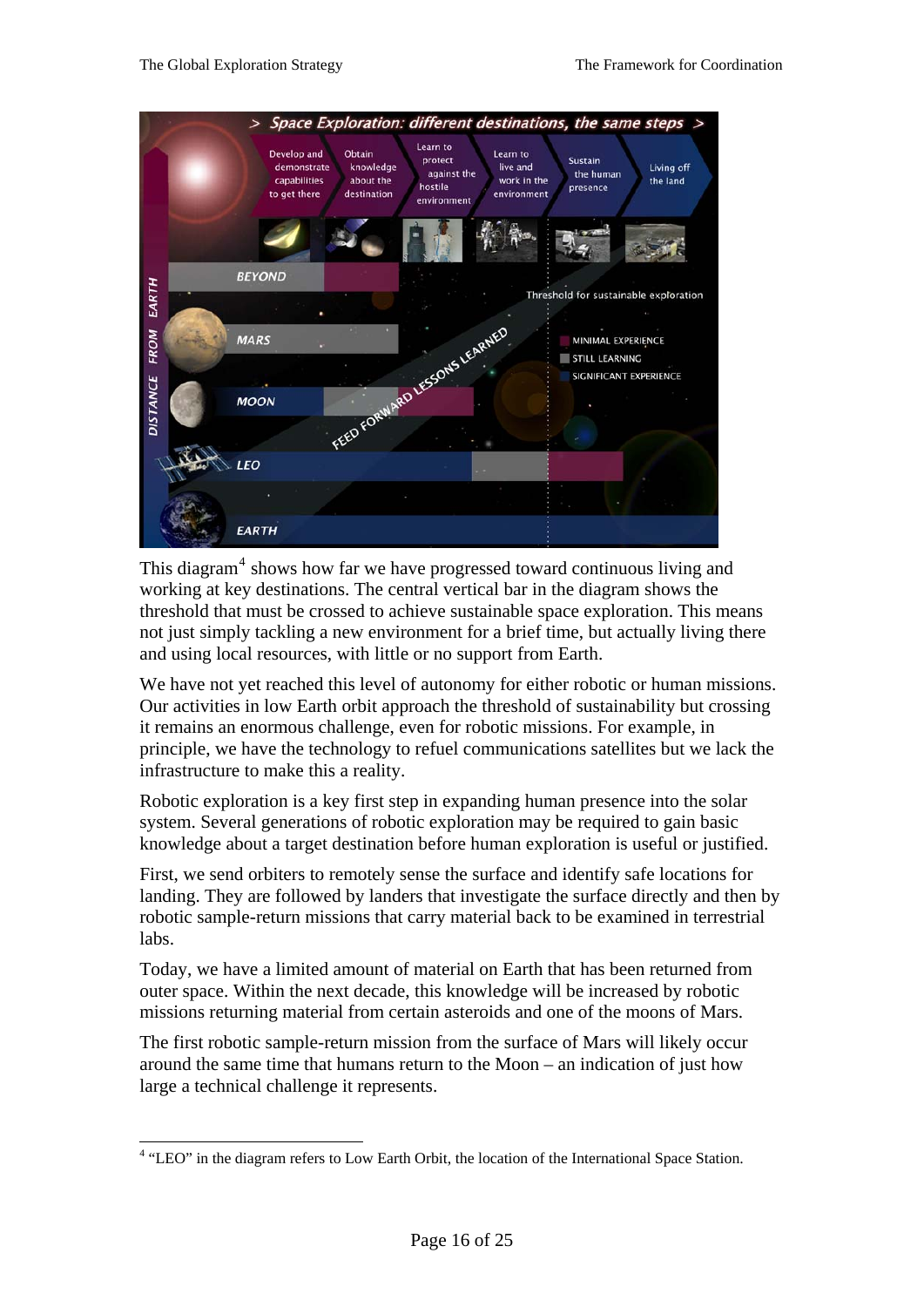Robotic probes that have explored the major bodies in the solar system have generated much valuable data but, for the more distant destinations ('Beyond', in the terms of the diagram), the knowledge accumulated so far has been limited by the constraints of our space technology.

We have glimpsed a riverbed and rocks of ice on Titan, but we do not know the composition of the ice, or if rivers still flow there. We believe the ice of Europa covers a liquid ocean, but we do not know whether it might contain life.

We have accomplished only the first tentative steps towards understanding these destinations; we cannot speculate if and when humans will reach them or what technology we will use.

This schematic picture of exploration shows that experience gained at each step of the journey enables the next one. Equally important, parallel progress toward several destinations may well generate valuable experience that is useful for all. Progress along the pathway to each destination will be assisted by increased coordination between projects.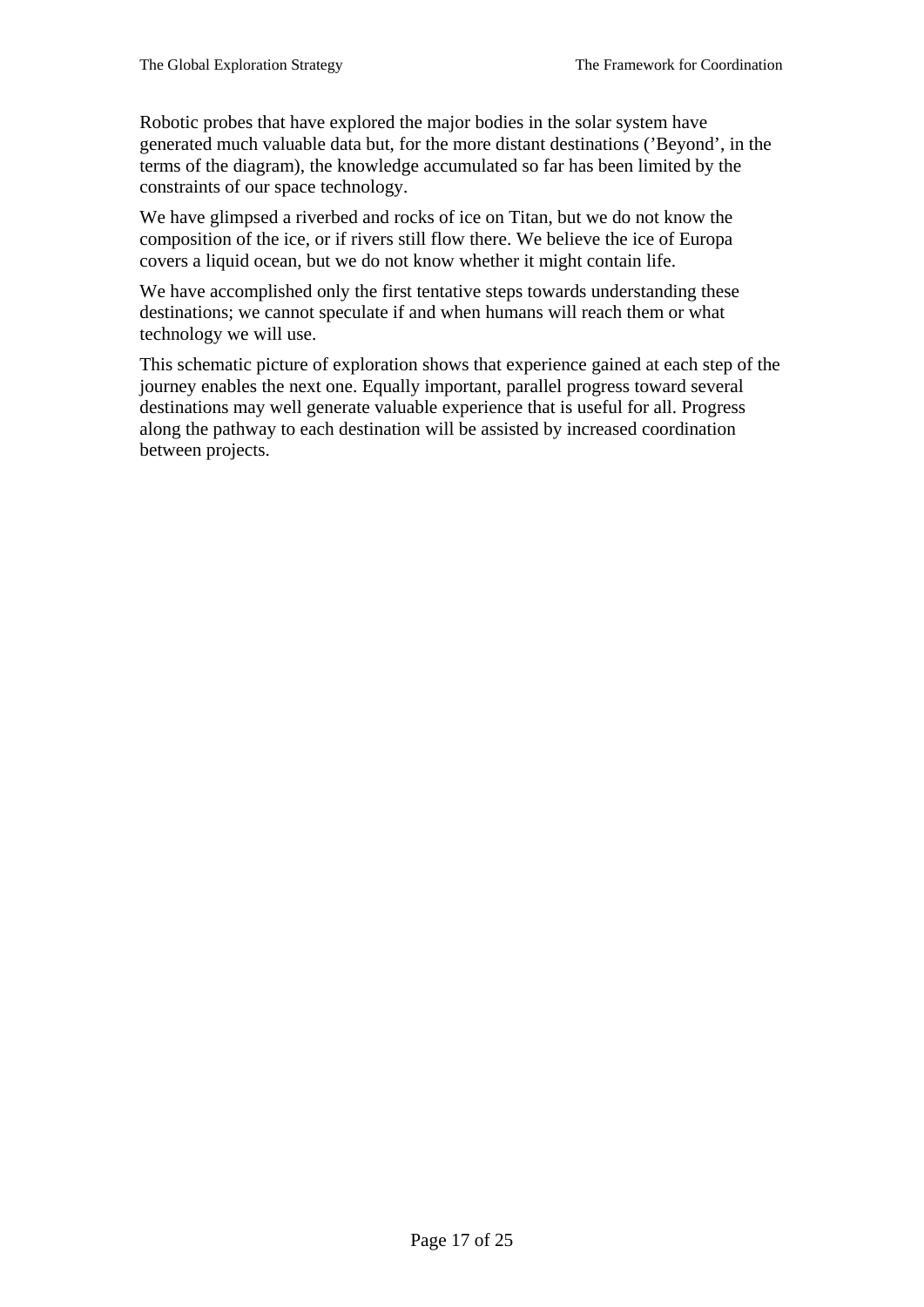#### **The Moon: A Second Home in the Solar System**

*The Moon will be the first place where humans learn to live on another celestial body. Just three days from Earth, the Moon has low gravity and natural resources that make it an ideal location to prepare people and machines for venturing farther into space. As a repository of four billion years of solar system history and as a place to observe the Earth and the universe, it has great scientific potential. Exploration of the Moon will also reveal whether the resources available in space will allow humans to live off the land.* 

In the 1960s, robotic spacecraft from the United States and the Soviet Union began exploring the Moon. The first soft landing was made in 1966 by the Soviet spacecraft Luna-9. It was followed by several more Soviet and U.S. lunar missions, including orbiters, sample-return missions, and rovers.

During this period, six Apollo crews also landed on the Moon and returned samples to Earth.

Thanks to these dramatic successes, lunar material could be examined in laboratories on Earth. The oldest material proved to be nearly a billion years older than the oldest known terrestrial rocks. Samples from the Moon still provide the best measurement of the age of any planetary surface.

Sustained human exploration will start on the Moon. That is where we will learn to live and work without immediate support from Earth and where we can test technologies needed for human missions to Mars and beyond.

*Lunar scientific exploration will involve three types of investigations: science 'of the Moon', science 'from the Moon', and science 'on the Moon'.* Science 'of the Moon,' which involves lunar geology, geochemistry and geophysics, will help us understand the history of the Moon. Current theories suggest the Moon was created when a body the size of Mars struck the young Earth, throwing vaporized rock into Earth's orbit. This material later coalesced into the Moon.

The Moon is an invaluable witness to much of solar system history. It has recorded this history more completely and more clearly than any other planetary body. For example, did the comets and meteorites that bombarded the Earth and the Moon in their early history contain the building blocks of life? The answer may be preserved on the pristine surface of the Moon. To make sense of the data encoded in the Moon, we may need both extensive robotic exploration and sophisticated surveying by humans at sites of high scientific interest.

Science 'from the Moon' will take advantage of the Moon's lack of atmosphere and its 'radio quiet' environment to provide a stable platform for observing the universe. For example, astronomers are interested in constructing a lunar-based low-frequency radio telescope to 'see' signals emanating from the formation of the first stars, billions of years ago.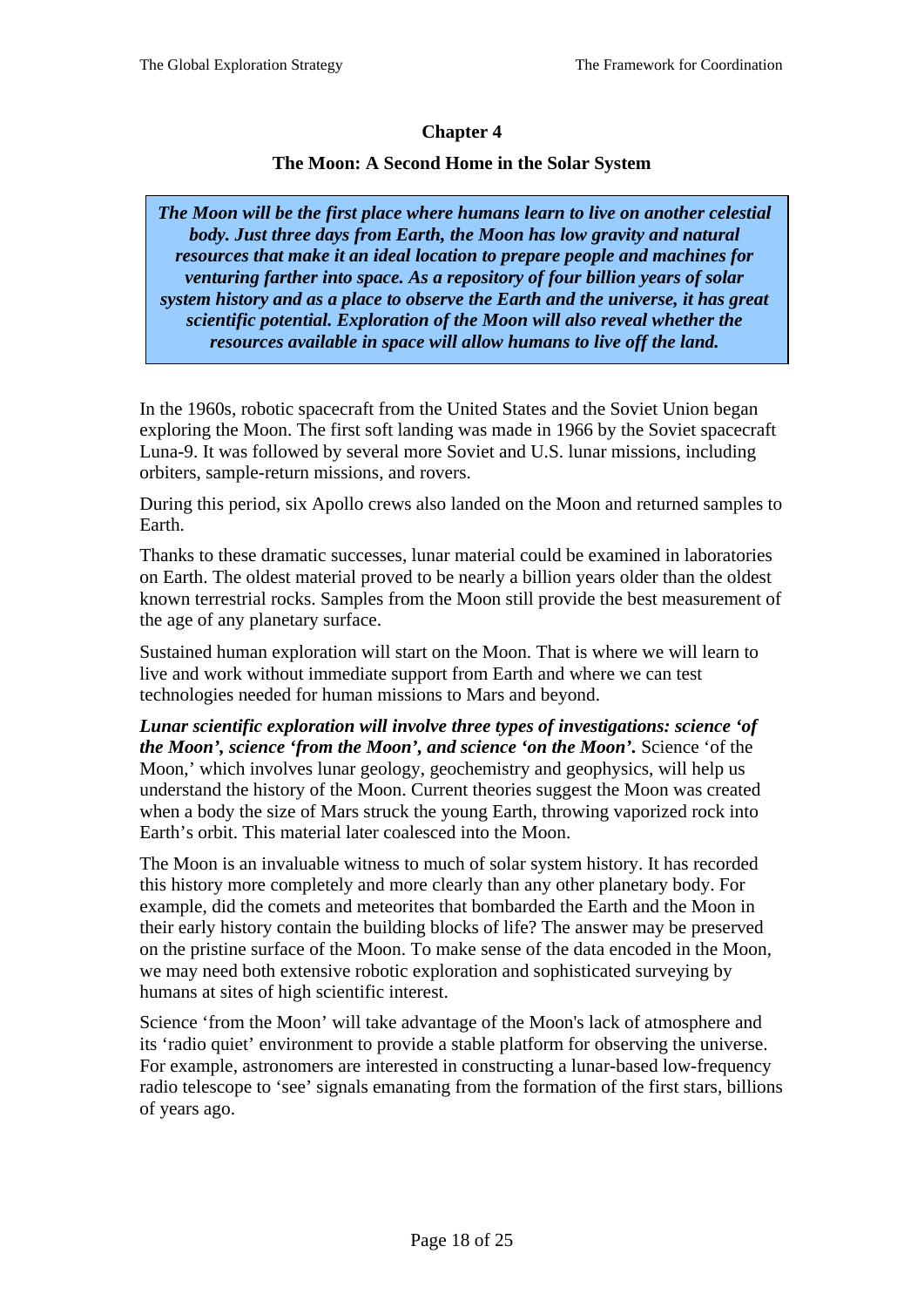Science 'on the Moon' will investigate the effects of the lunar environment on robotic instruments, equipment and humans. Exposure on the lunar surface to low gravity, radiation, dust, micrometeorites and wide variations in temperature will pose numerous challenges. Understanding these effects will enable engineers to develop materials and design systems for long-term use by humans in this hostile environment.

*To sustain human presence beyond Earth, we must learn from science 'on the Moon' how to live and work on other celestial bodies.* A critical step will be to determine whether we can use the Moon's resources. For example, the ability to extract oxygen from the lunar soil might provide not only breathable air for the crew's life support system but also perhaps fuel for spacecraft.

Another priority will be to build on our experience with the International Space Station to develop efficient recycling techniques that will reduce the use of consumables such as air, power and water. This work may also teach us how to manage precious resources on Earth.

Finally, it is incumbent upon us to consider that the lunar environment is both fragile and special; we must protect and preserve it even as we explore it.

*The Moon, as our closest 'natural space station,' is the ideal place for humanity to develop the capability to journey to Mars and beyond.* The Moon is only three days travelling time from Earth, compared with a minimum six months for Mars, and the communications delay is only one and a half seconds instead of tens of minutes.

The development of transportation, life support and habitation systems, and advanced robots, can all be attempted in a challenging environment on the Moon, before they are used farther away. Human explorers will also use the Moon to develop their skills and learn how to prepare their bodies and minds for the long journey ahead.

*The Moon has a strong place in the culture of many peoples and it instinctively appeals to the human imagination.* It is the only celestial body that is familiar to all humanity as a 'place' and not just a point of light. It is a place, moreover, that many more humans can aspire to visit in the future.

Just as the first lunar landings nearly 40 years ago enthralled an earlier generation, lunar exploration in the years to come will continue to inspire enthusiasm and creativity among future generations around the world.

Compared with the early days of lunar exploration, the more sophisticated media of today will create novel means to relate the space exploration journey to all people. Anyone may be able to participate personally in lunar robotic and human missions through virtual-presence technologies. In particular, children can be involved and will be inspired to become the explorers of the future – as scientists, engineers, teachers and entrepreneurs.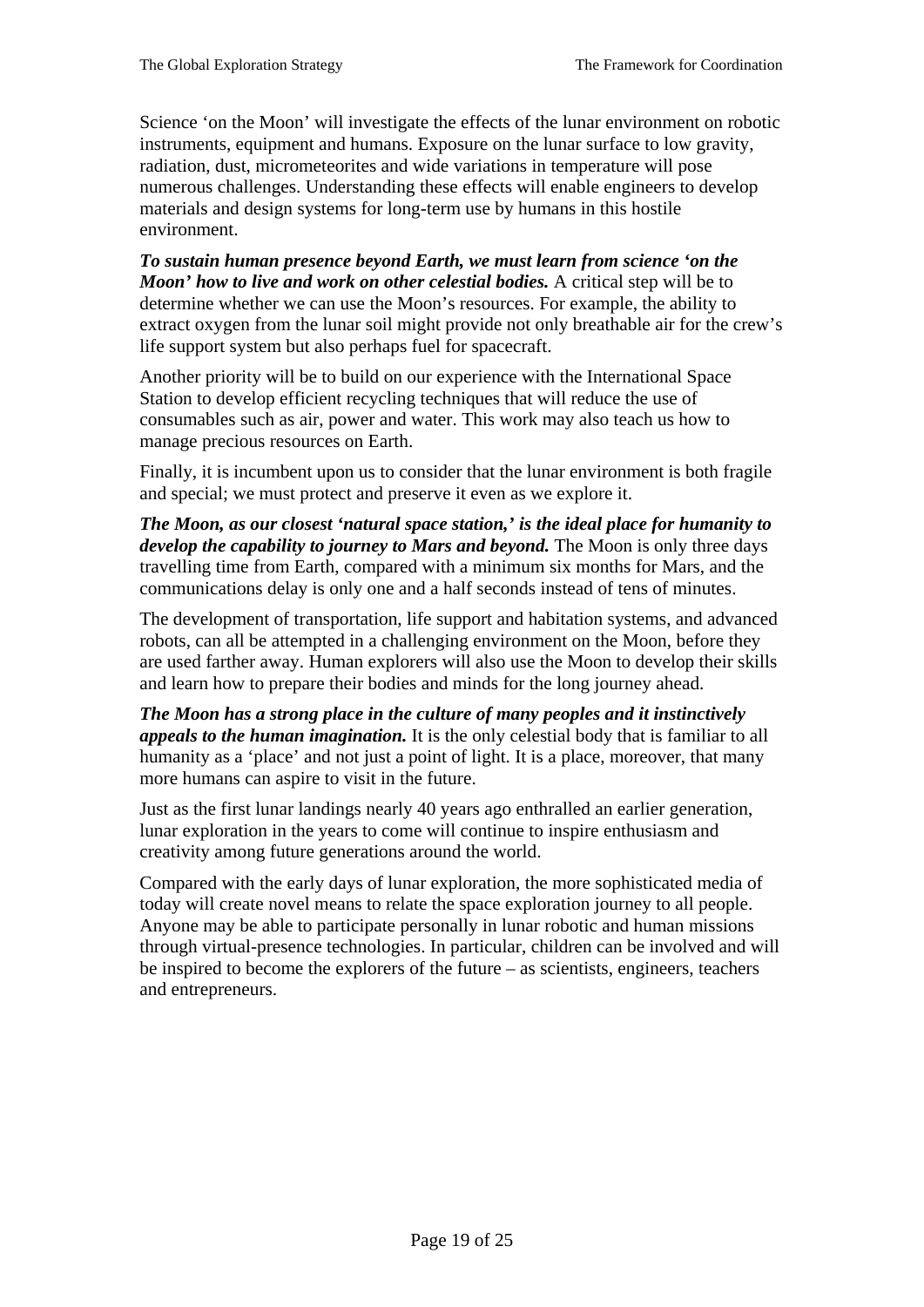#### **To Mars and Beyond**

*Mars is a key focus for space exploration because it has both an atmosphere and water. Increasingly complex robotic missions are already being mounted to study its geology and to search for the presence of ancient and maybe even existing life forms. As robotic capabilities reach their limits, humans will step in to unlock further secrets. Other destinations such as asteroids, comets and the moons of the giant planets are also important targets of human curiosity.* 

Mars engages the public's imagination as much as the Moon **–** perhaps even more. Millions avidly follow the adventures of little rovers that explore the Martian surface. Human exploration, when it happens, will be even more exciting.

The possibility of humans visiting, exploring and living on Mars may be the most challenging but also the most rewarding objective of space exploration in this century. Although many approaches to such a mission have been studied, its technical and financial feasibility is not yet certain and much more preparation is needed.

At present, Mars is being explored by robotic orbiters, landers and rovers. In the longer term, there are plans for ambitious robotic missions to return samples from the Martian surface.

*A better knowledge of Mars would help us better understand Earth's history and evolution.* Evidence suggests that Mars and the Earth were, long ago, even more similar than they are today. The reasons for their subsequent divergent evolution are still poorly understood. Questions remain as to whether life could have appeared on Mars or could even still exist today.

A close-up study may yield important clues about how the planet evolved from one capable of sustaining life to the barren world we see now. By studying Martian geology, weather and climate and other natural phenomena, researchers will learn not only more about Mars but also gain insight into how Earth's environment has evolved and how it may change in the future.

At present, the focus is on robotic reconnaissance and surface exploration. Drilling to collect samples will help further unravel the history of the planet and the possible evidence of life. For example, reaching under the Martian surface may reveal life forms protected from the harsh cold and radiation above.

Robotic exploration is ultimately limited, though. More effective exploration can be achieved by leveraging the insight and ingenuity of human explorers sent to Mars.

*Because of its similarity to Earth, Mars is the place in the solar system where human life could most likely be sustained in the future.* There are many significant technological challenges that must be overcome, but Mars also gives us something to work with. It has a thin atmosphere that partially shields the surface from radiation. Surface temperatures at low latitudes are quite harsh but not unmanageable. And it has a day-length only 37 minutes longer than Earth's, which makes the production of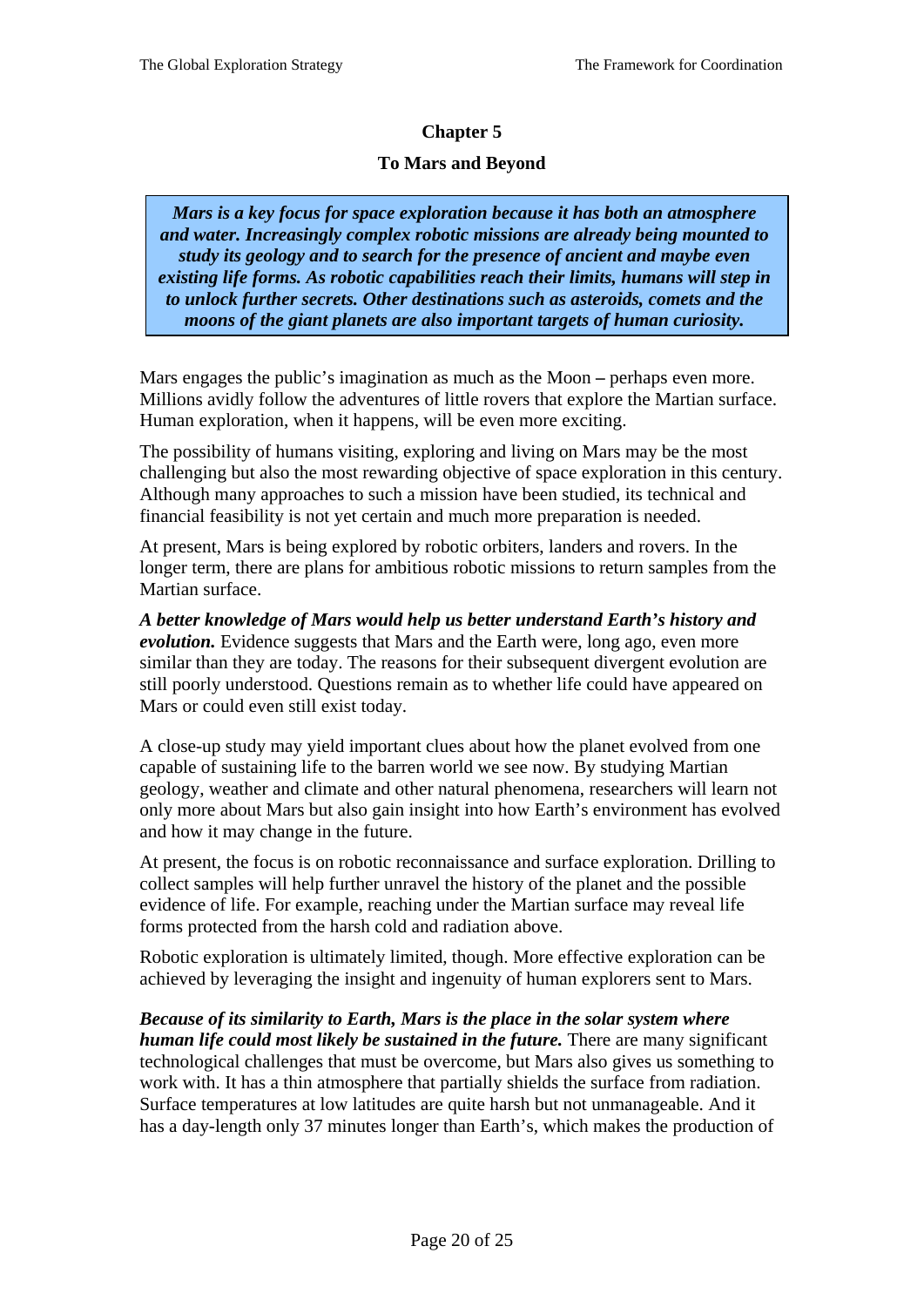electricity from solar cells feasible. This could sustain humans and their machines until more advanced power sources are available.

The potential presence of water ice and maybe liquid water under the surface might make sustained human habitation more practical and self-supporting. It may also be possible to synthesise methane and oxygen rocket propellants from the carbon dioxide in the atmosphere and hydrogen from water ice.

When they go, humans will be able to advance the exploration of Mars in ways not possible with robots alone.

*Several nations can afford to send their own robotic exploration missions to Mars but there are significant benefits in coordinating these national efforts and future human exploration missions.* Groups like the International Mars Exploration Working Group are already making this happen for scientific missions. Given the enormous challenges, human exploration of Mars may only be achievable through sustained international cooperation.

The historic decision to start the human journey to Mars is still several years away. However, two important first steps are being taken: first, the engagement of more nations in space exploration; and second, the start of global coordination, as foreseen in this Framework document.

As with the Moon, the Martian environment is both fragile and special and we must protect and preserve it, even as we explore it.

*Asteroids and comets left over from the formation of the solar system have high scientific interest.* Robotic spacecraft have already started to explore these relics of the early solar system, which contain water and organic compounds. The first material to be returned from a comet's tail is already yielding unexpected results. Future discoveries are certain when pristine material from a comet's nucleus, and from an asteroid, can be brought to Earth.

The first sample-return mission to an asteroid is already on its way back to Earth and an attempt to land a probe on the surface of a comet is underway. Such missions could also give us a better understanding of the risk presented by a few asteroids with orbits that could cause them to hit Earth.

More distant destinations, such the moons of the giant planets Jupiter and Saturn, are extremely important scientifically. For example, Europa likely has liquid water beneath its ice crust and Titan's cold, dense atmosphere contains carbon-based molecules. These are not realistic targets for human exploration in the coming decades, but they will become more accessible as space exploration technologies improve.

*In parallel with the sustained human exploration of the Moon, the robotic exploration of Mars, asteroids, and other destinations offers nations the chance to develop important skills that may later be used when humans start to explore Mars and beyond.*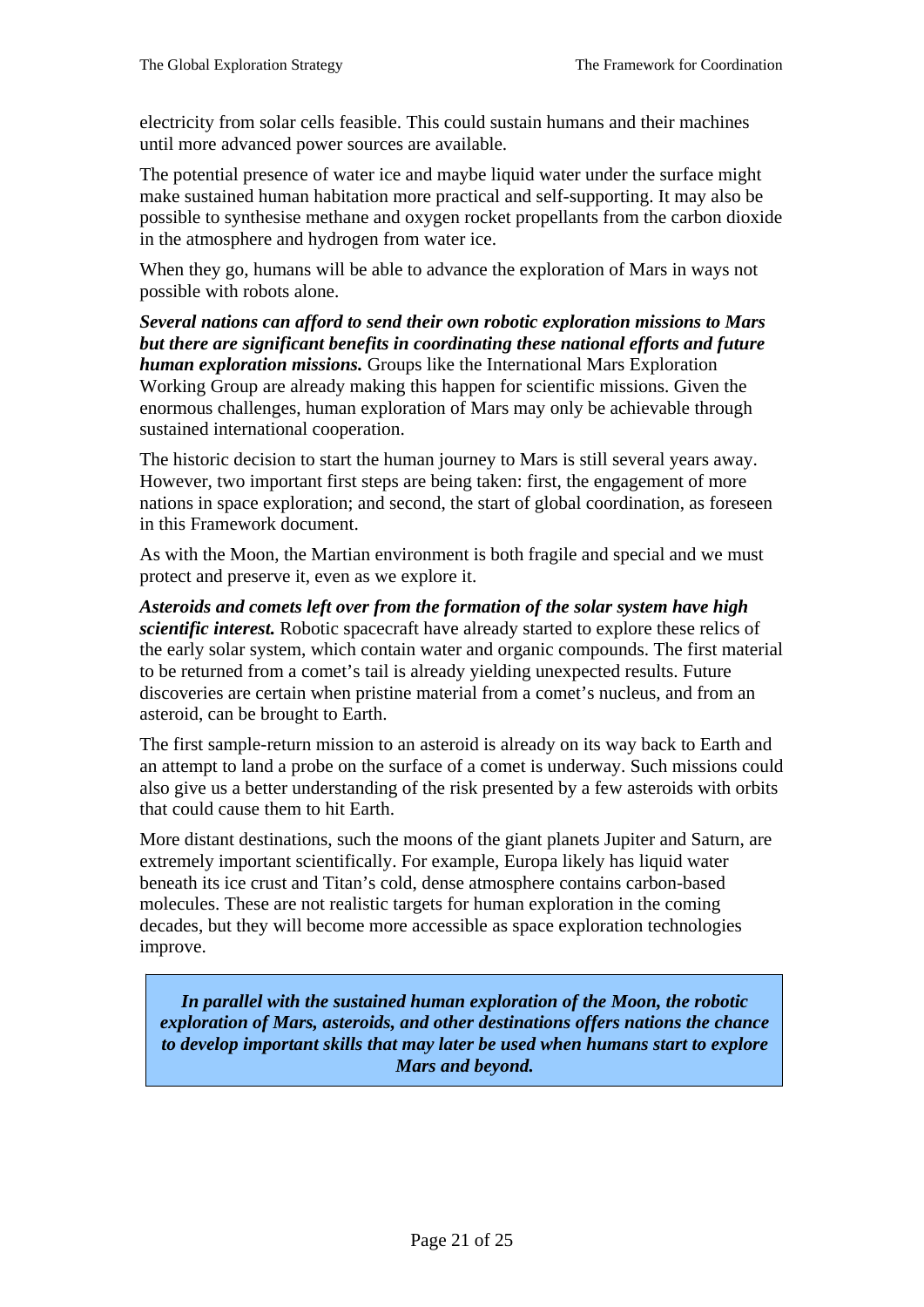## **Implementing the Global Exploration Strategy**

*International cooperation expands the breadth of what any one nation can do on its own, reduces risks and increases the potential for success of robotic or human space exploration initiatives. It is important to establish and sustain practical mechanisms to support exploration if humanity is to succeed in implementing long-term space exploration on a global scale.*

In early 2006, 14 space agencies began discussing their common interests in space exploration. With different backgrounds, interests and capabilities, the agencies have started to develop a mutual understanding of, and language, for space exploration.

The success of the preliminary discussions suggests that the future establishment of a formal, though non-binding and voluntary, coordination mechanism among interested space agencies could assist the development and implementation of the **Global Exploration Strategy***.* 

Such a mechanism could help coordinate global space exploration by:

- providing a forum for participants to discuss their interests, objectives and plans in space exploration; and
- promoting interest and engagement in space exploration activities throughout society.

For purposes of:

- making use of all available resources, knowledge and technological capabilities;
- leveraging each agency's individual investments;
- identifying gaps in national programs and overlaps between them;
- sharing 'lessons learnt' from national and international missions;
- improving the safety of humans in space for example, through interoperability of life support systems; and
- enhancing the overall robustness of global space exploration.

#### **Principles of International Coordination**

The table below outlines key principles for international coordination for sustainable space exploration and examples of resulting requirements for the mechanism.

| <b>Principles</b> | <b>Resulting Requirements</b>                                          |
|-------------------|------------------------------------------------------------------------|
| Open and          | receives inputs from all interested agency participants that invest in |
| Inclusive         | and perform activities related to space exploration                    |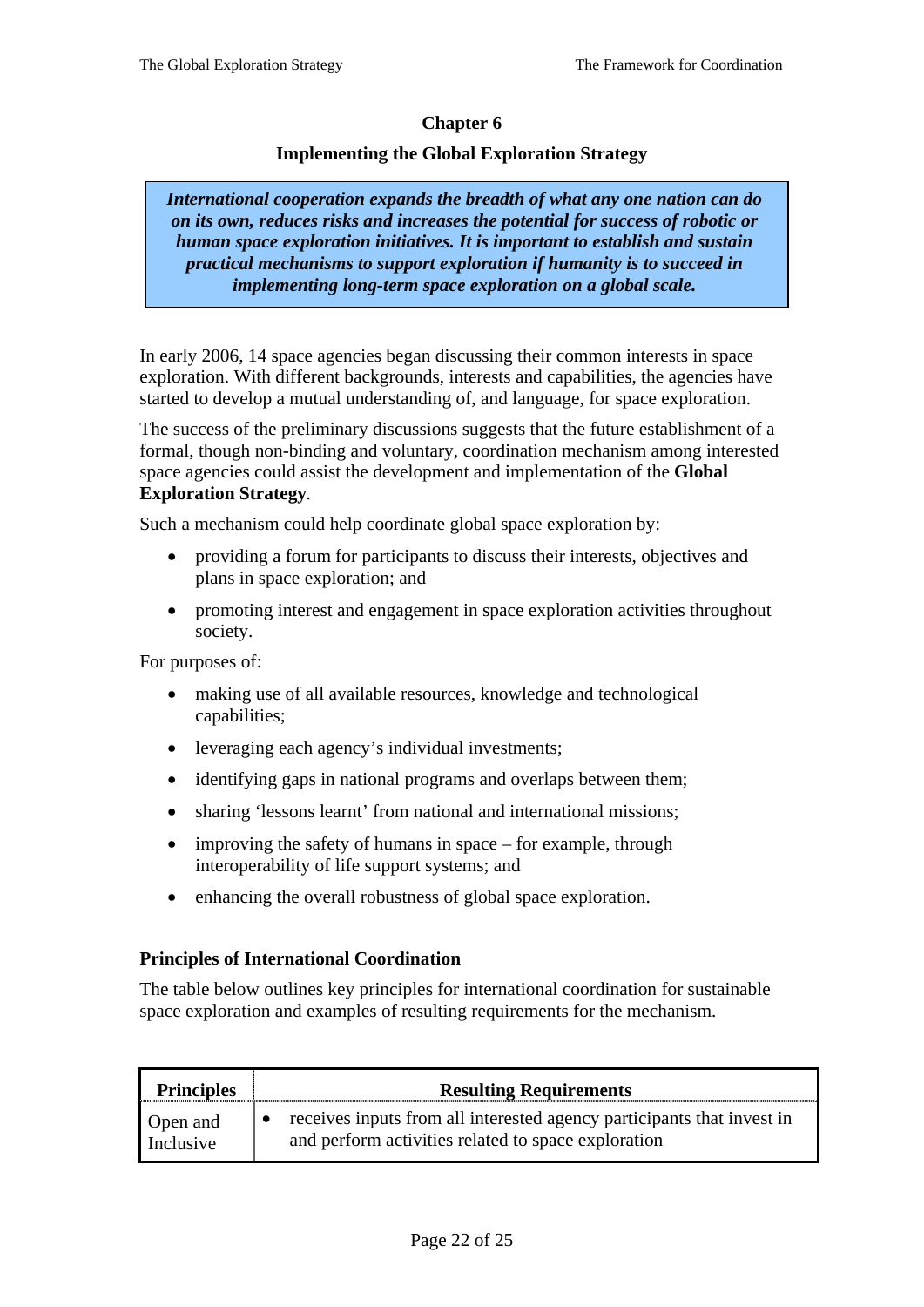|                              | provides for consultations among all interested agencies with a<br>vested interest in space exploration, and also space agencies or<br>national government agencies without specific related capabilities |
|------------------------------|-----------------------------------------------------------------------------------------------------------------------------------------------------------------------------------------------------------|
| Flexible and<br>Evolutionary | takes into account and may integrate existing consultation and<br>coordination mechanisms                                                                                                                 |
|                              | allows consultation and coordination structures and mechanism(s) to<br>$\bullet$<br>gradually build and evolve as requirements for these activities grow                                                  |
|                              | allows for entry of assigned representatives of governments with a<br>$\bullet$<br>vested interest and clear stake in space exploration                                                                   |
|                              | provides for different levels of consultation and coordination<br>$\bullet$                                                                                                                               |
| Effective                    | encourages participating agencies to accept the role of the<br>coordination process and act upon the anticipated results of the<br>coordination mechanism                                                 |
| Mutual<br>Interest           | contributes to common peaceful goals and benefits all participants                                                                                                                                        |
|                              | respects the national prerogatives of participating agencies                                                                                                                                              |
|                              | allows for optional participation based on the level of each agency's<br>interest                                                                                                                         |

# **The Way Forward**

Using the principles elaborated above, the 14 space agencies have agreed to pursue the establishment of a formal **Coordination Mechanism** for the coordination of the Global Exploration Strategy. The specific terms of reference for such a mechanism are being defined and will be described in a separate document.

Although potential areas and activities that could benefit from coordination may change over time, areas for initial consideration include:

- identification of standards to promote interoperability;
- methods for sharing scientific data and related analyses;
- identification of common services, allowing for the development of shared infrastructures;
- mechanism(s) to allow the provision of payload opportunities;
- ways and means to include broader future participation in the planning and coordination process; and
- an assessment of the requirement for any relevant international legal agreements.

The 14 participating agencies have recognized that the development of a common international exploration coordination tool will enhance the implementation of the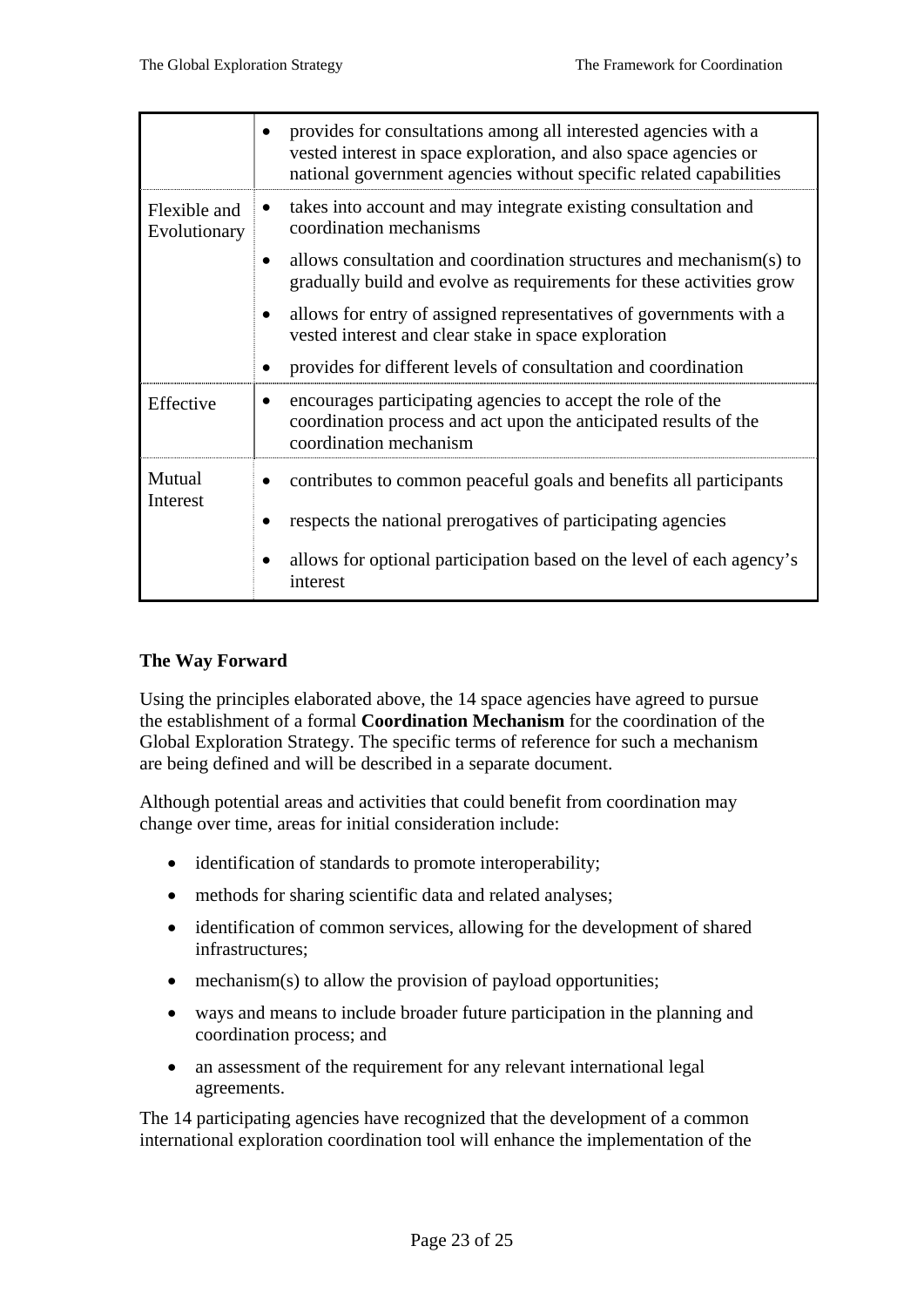coordination process. This coordination tool is being defined and will be described in another document.

The Coordination Mechanism will be a voluntary partnership. It will not diminish each agency's right of autonomous decision-making. However, all participants hope sharing knowledge, ideas and plans will help to optimize agency decisions.